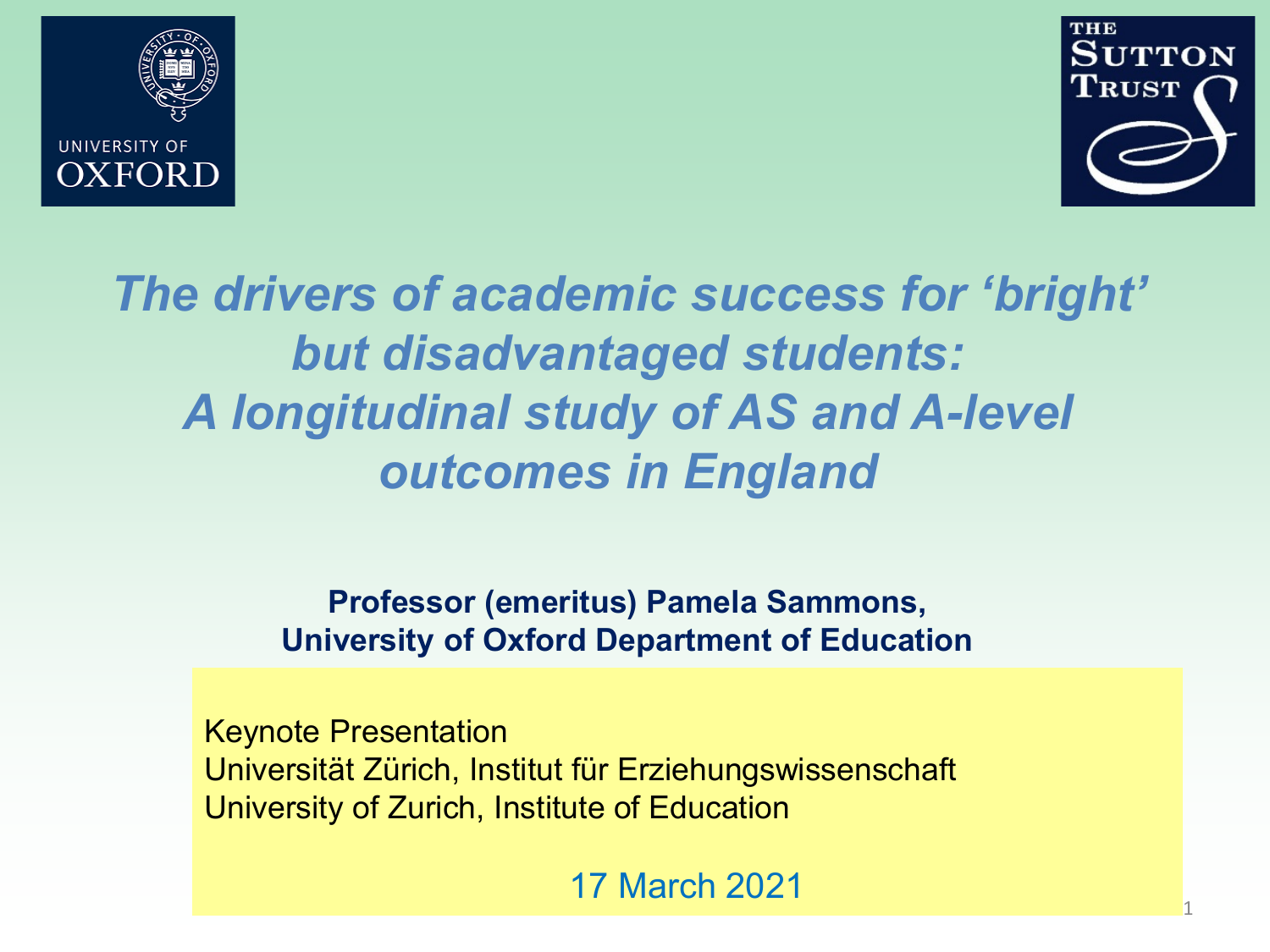# **Content of Presentation**

- **Background to the Sutton Trust Study and longitudinal EPPSE (3-16+) research programme**
- **Equity Differences in Students' Advanced Level attainment at age 17/18**
- **Study following up higher attaining disadvantaged children**
- **Findings on the 'drivers' of success**
- **Limitations and Implications**
- **Conclusions**
- **Implications & Recommendations**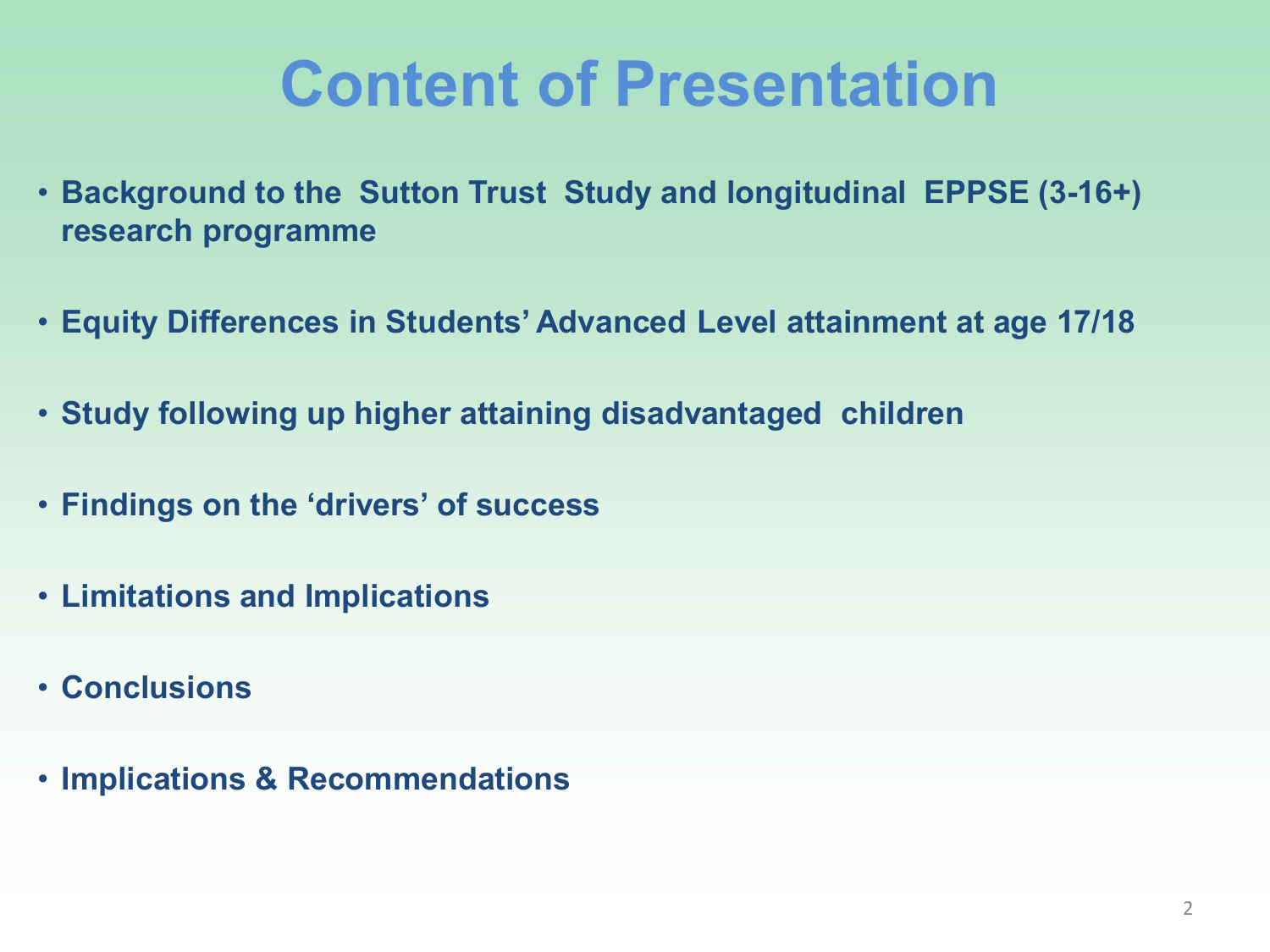

- Evidence of an educational equity gap across all phases of the English educational system and that the effects of disadvantage are cumulative so the gap tends to increase as children grow older (Sutton Trust, 2011). Such equity gaps in educational outcomes are also evident in many other countries.
- In England the most advantaged young people are seven times more likely to attend the most selective universities as the least advantaged (Social Mobility and Child Poverty Commission, 2013).
- Gender, low income, SES and ethnic origin remain important factors associated with educational inequalities.
	- **higher levels of educational inequalities tend to be shaped simultaneously by the combination of gender, ethnicity and disadvantage** Strand (2014)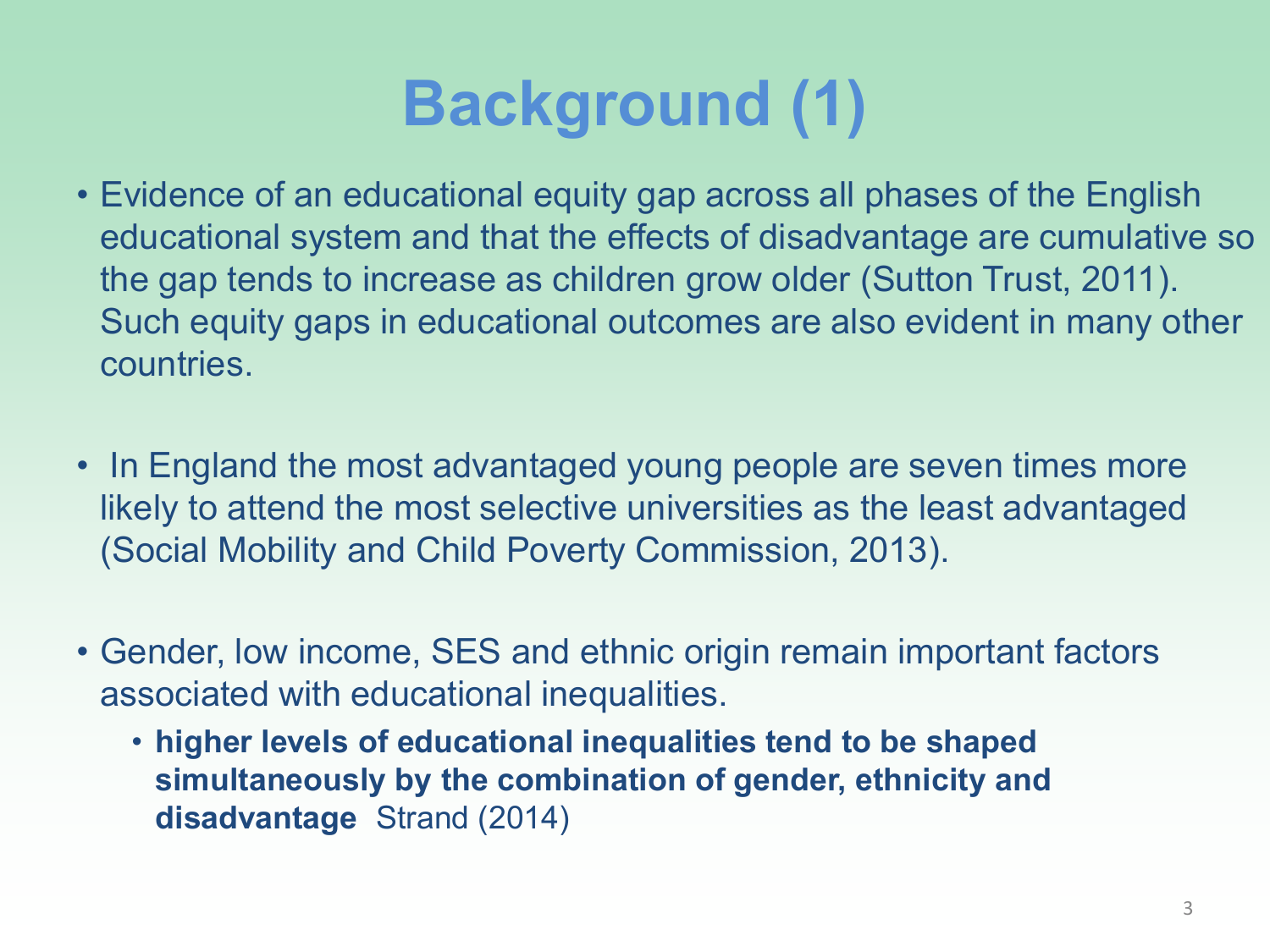# **Background (2)**

- Few studies have investigated children's attainment and progress from earlier phases of education until entry to higher education by simultaneously examining the influences of child and family background, neighbourhood characteristics and educational experiences within a longitudinal design).
- The Sutton Trust research addresses this deficit. It provides a longitudinal perspective on equity differences in children's attainment outcomes across different phases of education in England. In contrast to much previous educational research with an equity focus, it highlights factors that help disadvantaged children to succeed as they move through different phases of education, not just those that put such children at greater risk of poor outcomes.
- Drawing on the Educational Effectiveness Research (EER) knowledge base and methodological approaches (Sammons, Davis & Gray 2016). It adopted an ecological perspective (Bronfenbrenner, 1989) in modelling potential influences on students' AS/A-level success. This first identified child and family influences (viewed as more 'proximal to the child, including the home learning environment), before testing other features of educational experiences from pre-school, then primary and later secondary school.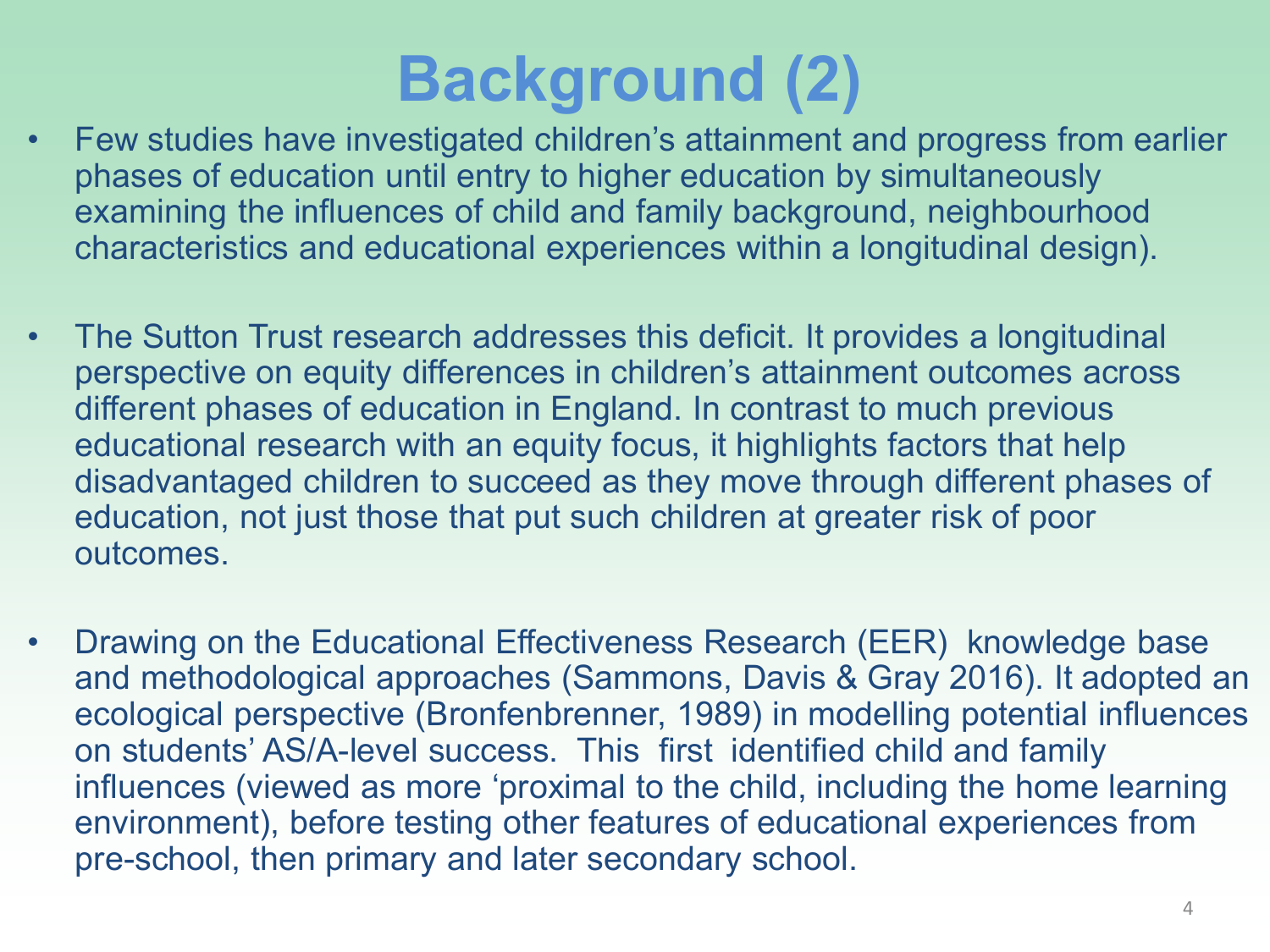# **The Sutton Trust Research (1)**

- The Sutton Trust is an independent charity seeking to promote educational equity and support better outcomes for disadvantaged children & young people.
- Research commissioned to provide a *longitudinal* perspective on equity differences in children's attainment outcomes across different phases of education in England.
- After identifying a group of high attaining disadvantaged children at age 11 it followed this group up to age 18 to see whether they continued to experience relative academic success or fall behind similarly high attaining but less disadvantaged peers.
- The study provides new evidence to inform approaches to the evaluation of equity in education and the development of foci for future interventions.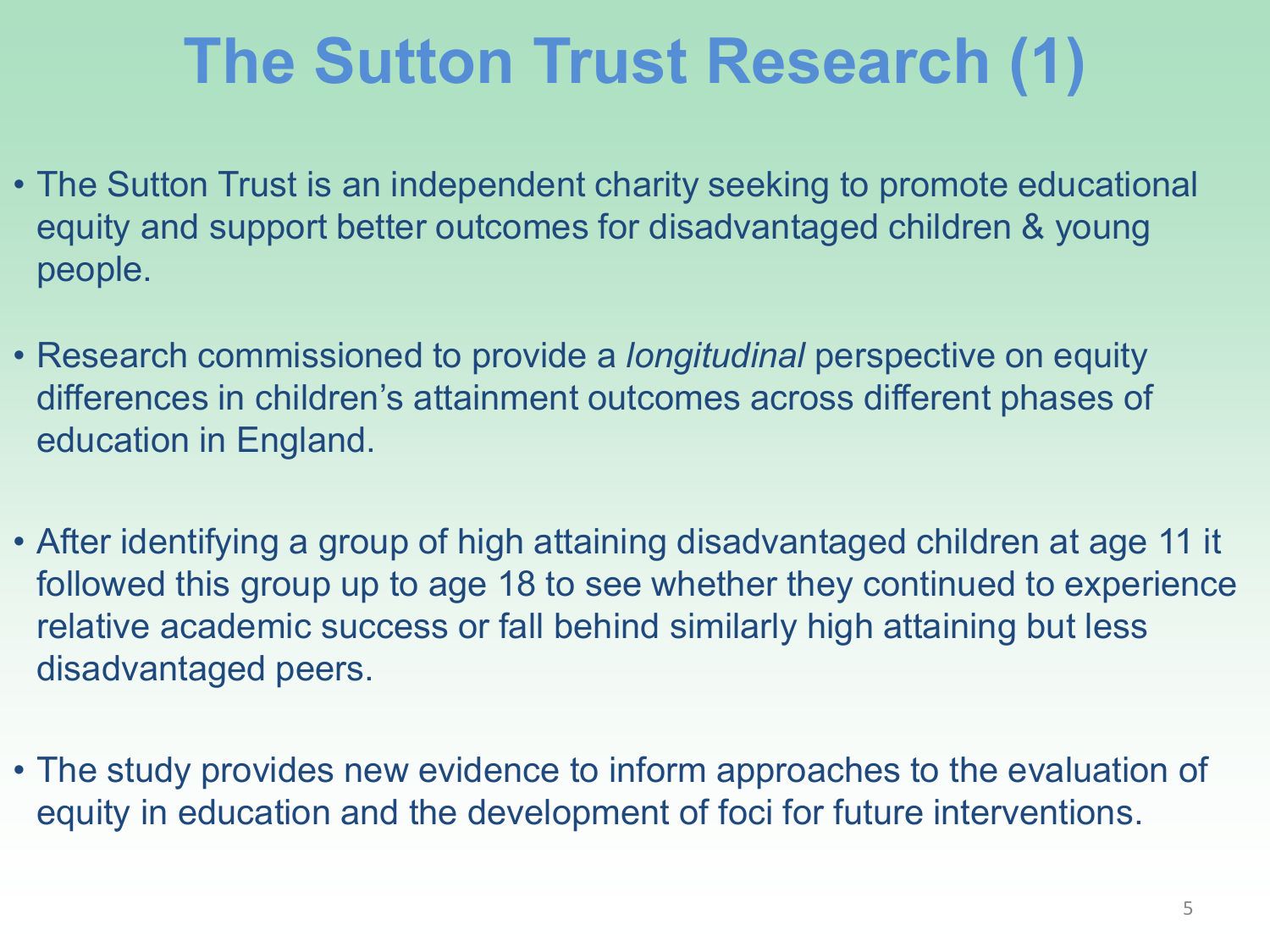## **Sutton Trust Research(2)**

### **Sutton Trust Report 1**

**Sammons, P., Toth, K. & Sylva, K. (2015a) Subject to Background: What promotes better achievement for bright but disadvantaged students? Sutton Trust (2015).** <http://www.suttontrust.com/researcharchive/subject-to-background/>

### **Sutton Trust Report 2**

**Sammons, P., Toth, K. & Sylva, K. (2015b) Background to Success: Differences in Alevel entries by ethnicity, neighbourhood and gender**

<http://www.suttontrust.com/researcharchive/background-to-success/>

### **Linked Article**

**Sammons, P., Toth, K., & Sylva, K. (2017) The Drivers of Academic Success for 'Bright' but Disadvantaged Students: A Longitudinal study of AS and A-Level Outcomes in England,**  *Studies in Educational Evaluation* <https://doi.org/10.1016/j.stueduc.2017.10.004>

### **Sutton Trust Report 3**

**Sammons, P., Toth, K., & Sylva, K. (2016)** *Believing in Better How Aspirations and Academic Self-Concept Shape Young People's Outcomes,* **London: Sutton Trust.**  <http://www.suttontrust.com/wp-content/uploads/2016/06/EPPSE-final-Believing-in-Better.pdf>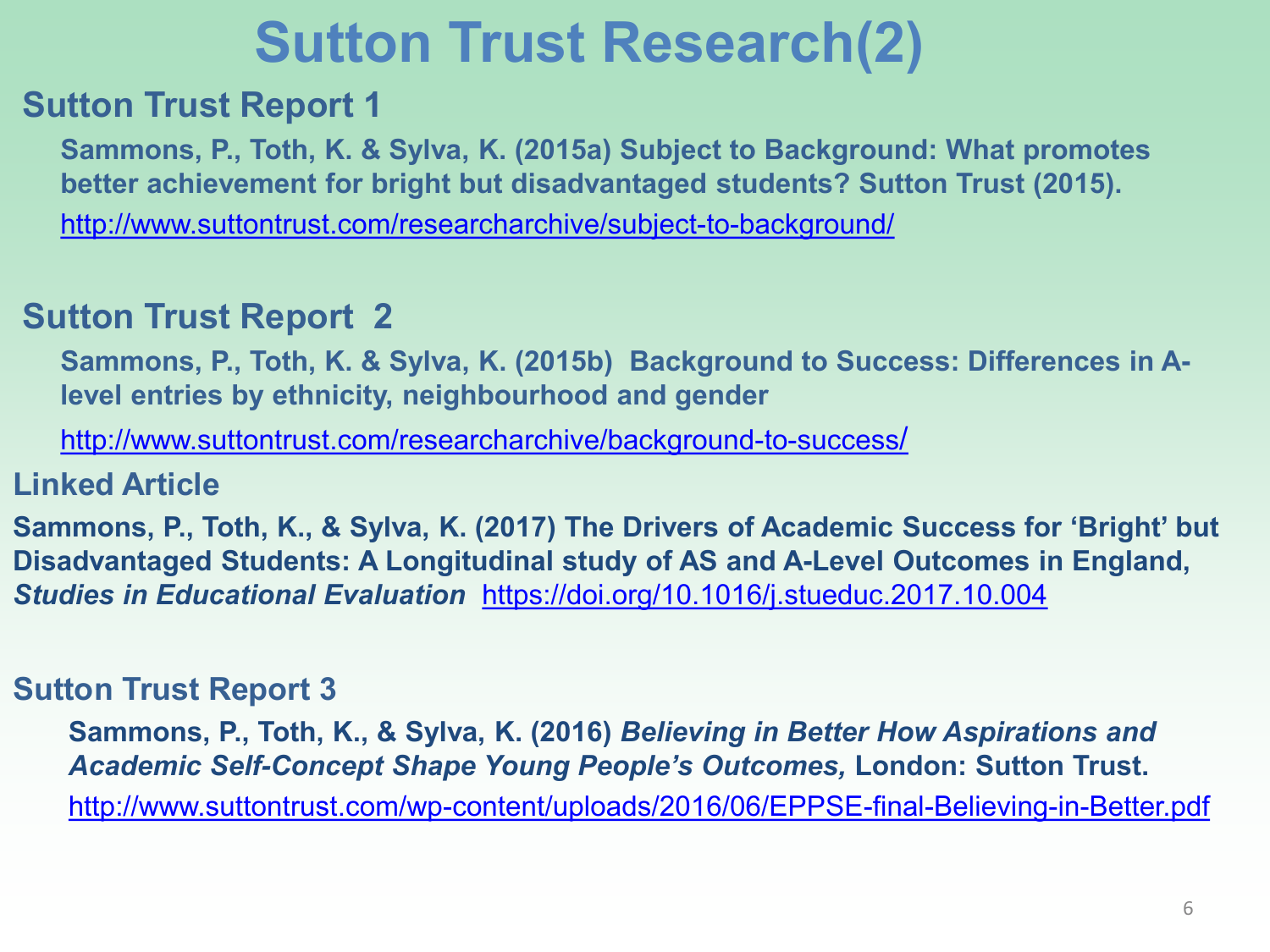# **Objectives of Sub-Study on Drivers of Success**

To illuminate the 'drivers' of long term academic success by:

- analysing the later AS/A-level attainment of 'bright' children ( defined as those who achieved above average results in national assessments at age 11) from disadvantaged families as they moved through secondary education and comparing their outcomes to those of other 'bright' children (above average attainers at age 11) who were more advantaged;
- exploring the characteristics of students who gained 'good enough' A-level qualifications for university entrance at ages 17/18 years and identifying barriers or facilitators for obtaining good AS/A-level results for disadvantaged students;
- establishing what educational experiences enhance or reduce the later academic success of such 'bright' but disadvantaged students in secondary school.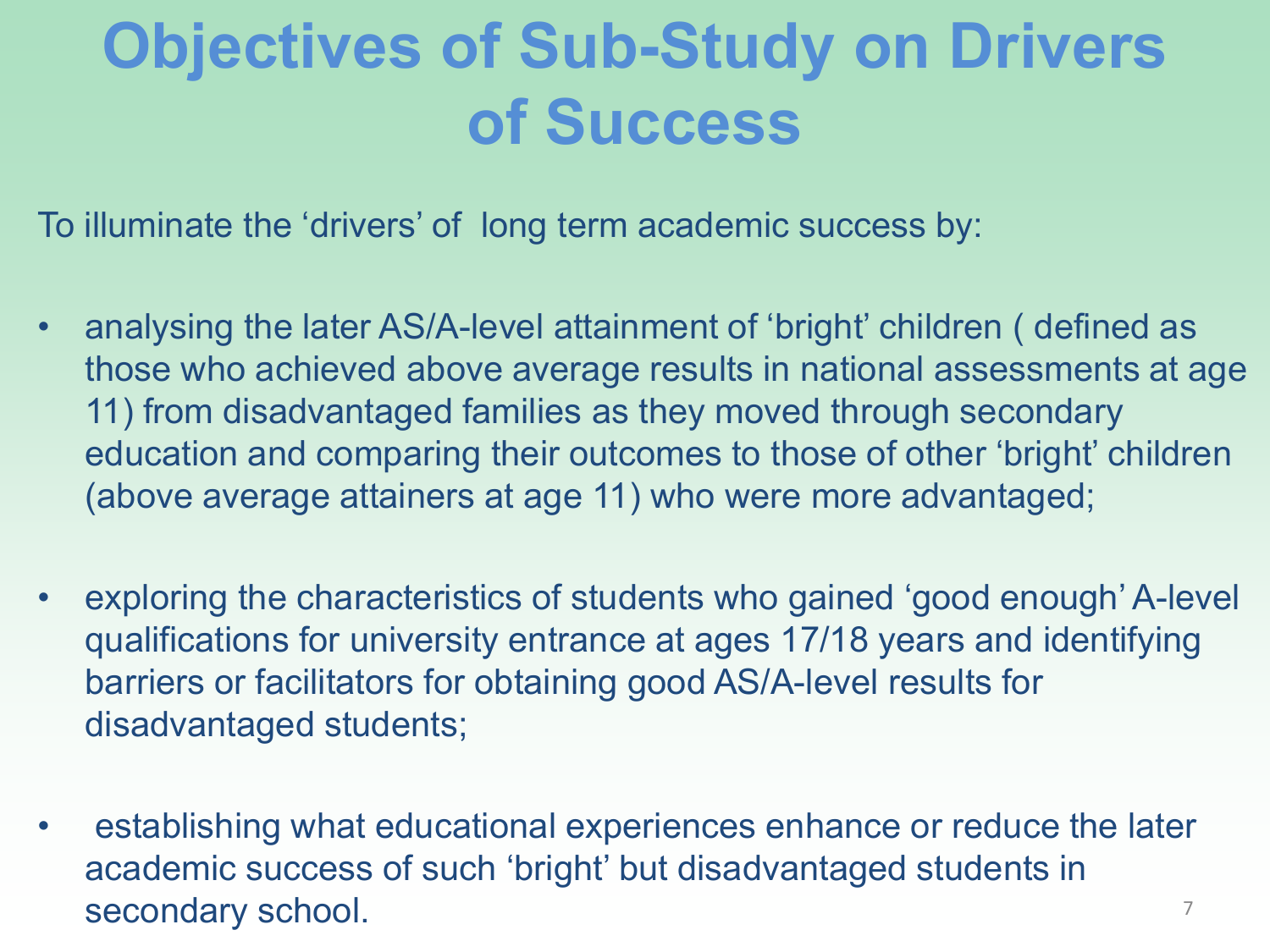## **Design & Methods**

Research drew on the Effective Pre-school Primary and Secondary Education (EPPSE 3-16+) Project sample. Original EPPSE sample 3172 children assessed at the start of pre-school, and their development monitored across primary school into adolescence. Children assessed at key points (ages 3, 5, 7, 11, 14, 16). In addition their post 16 educational, training and employment choices were surveyed.

The Sutton study tracked them through AS and A-levels taken in years 12 and 13 at school/college (age17+ to18+). Data available for 2812 students tracked up to GCSE entry at age 16. GCSE and AS/A-level results matched in from Government's National Pupil Data base

Multilevel regression, multiple and logistic regression used for statistical analyses. Odds ratios (OR) calculated for logistic regression models to show effects of different predictors.

### **Outcomes studied included:**

Attaining four or more AS levels Attaining three or more A-Levels Entering 'facilitating' subjects at Advanced level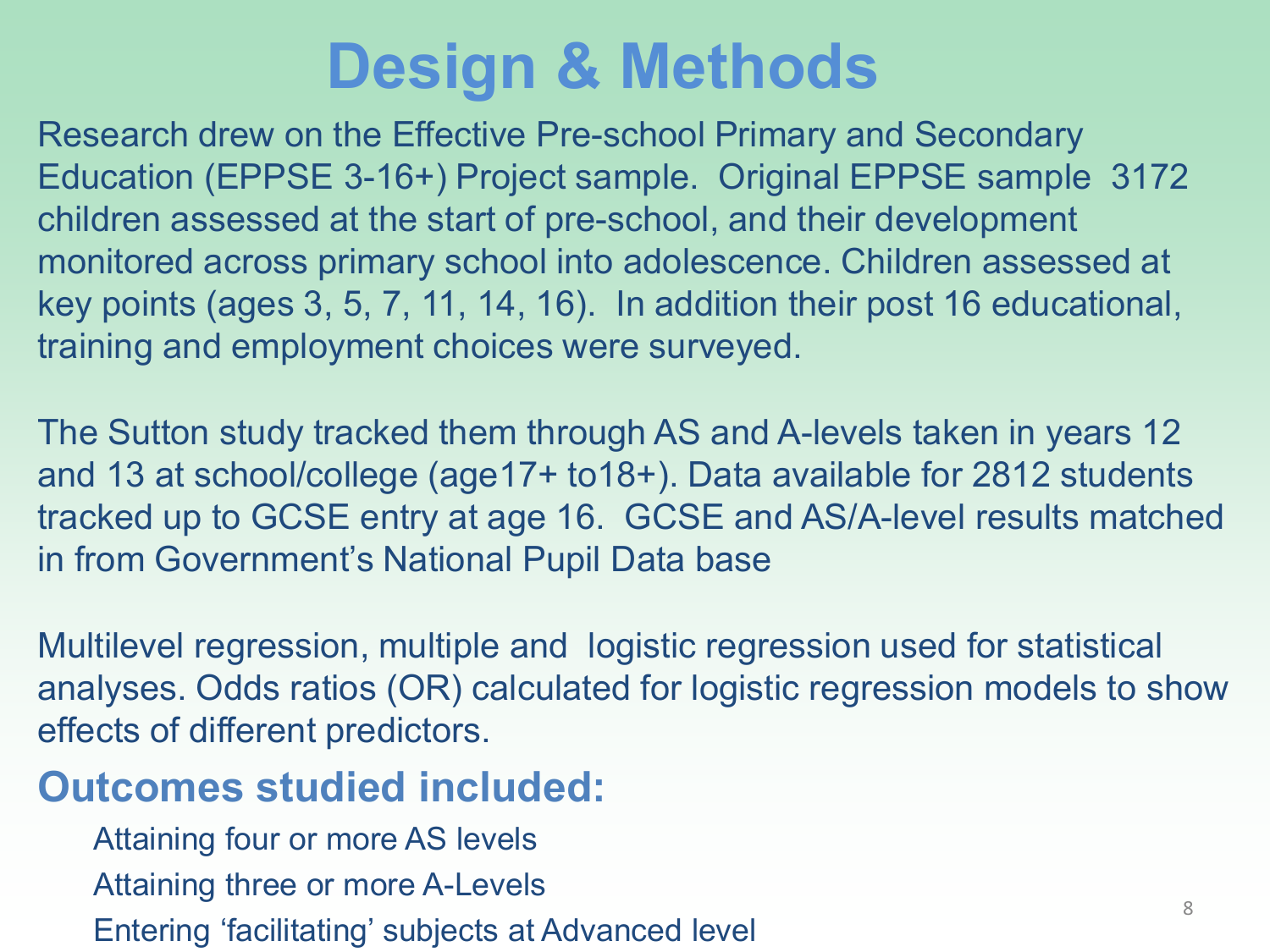## **Overall Patterns of AS/A-level Attainment**

### **RESULTS FROM SUTTON REPORT 2**

BACKGROUND TO SUCCESS Differences in A-level entries by ethnicity, neighbourhood and gender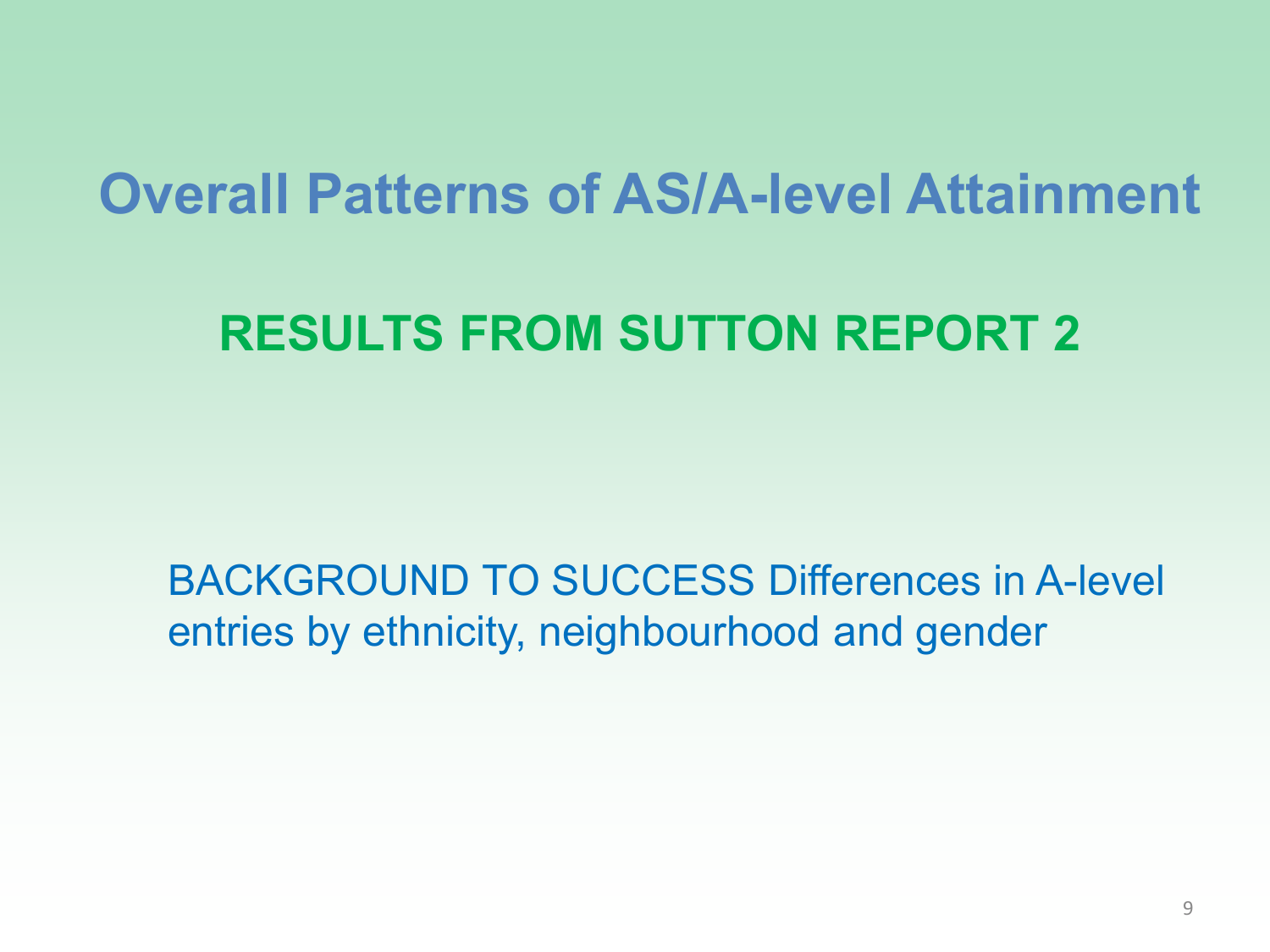## **Gender differences – AS-levels**

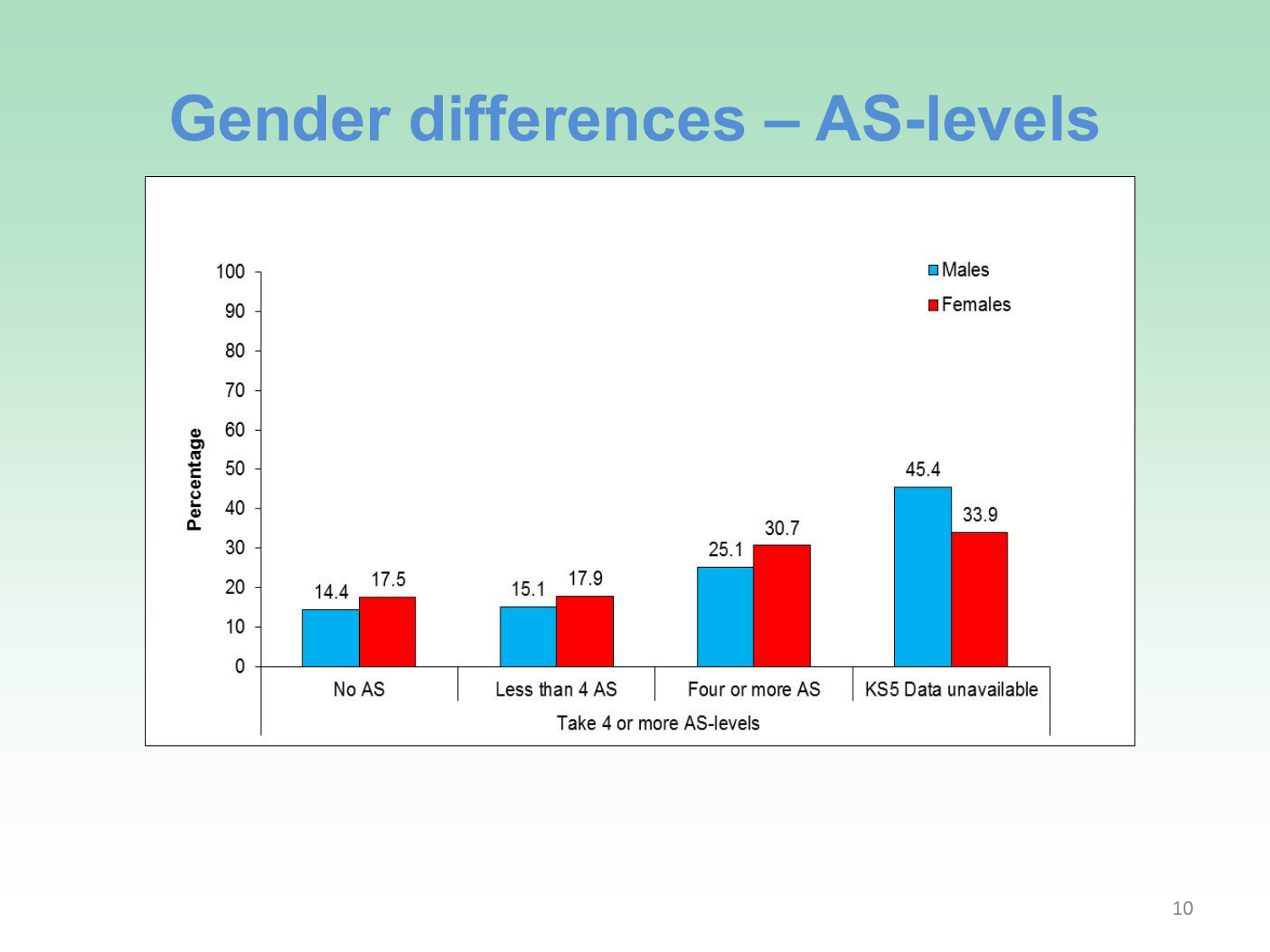# **Gender differences – A-levels**

|               |     | <b>Take 3 or more A-levels</b> |                                     |     |                                |      |                                      |      |              |      |  |  |
|---------------|-----|--------------------------------|-------------------------------------|-----|--------------------------------|------|--------------------------------------|------|--------------|------|--|--|
| <b>Gender</b> |     | No A                           | Less than 3 A<br>Three or<br>more A |     | <b>KS5 Data</b><br>unavailable |      | <b>Total</b>                         |      |              |      |  |  |
|               | N   | %                              | $\mathsf{N}$                        | %   | N                              | %    | $\mathsf{N}$                         | %    | $\mathsf{N}$ | $\%$ |  |  |
| <b>Boy</b>    | 321 | 21.9                           | 118                                 | 8   | 361                            | 24.6 | 666                                  | 45.4 | 1466         | 100  |  |  |
| Girl          | 324 | 24.1                           | 123                                 | 9.1 | 443                            | 32.9 | 456                                  | 33.9 | 1346         | 100  |  |  |
| <b>Total</b>  | 645 | 22.9                           | 241                                 | 8.6 | 804                            | 28.6 | 1122                                 | 39.9 | 2812         | 100  |  |  |
|               |     |                                |                                     |     |                                |      | Pearson chi2(3) = 39.11, $p = 0.000$ |      |              |      |  |  |

### Note: 2812 EPPSE sample tracked to GCSE at age 16.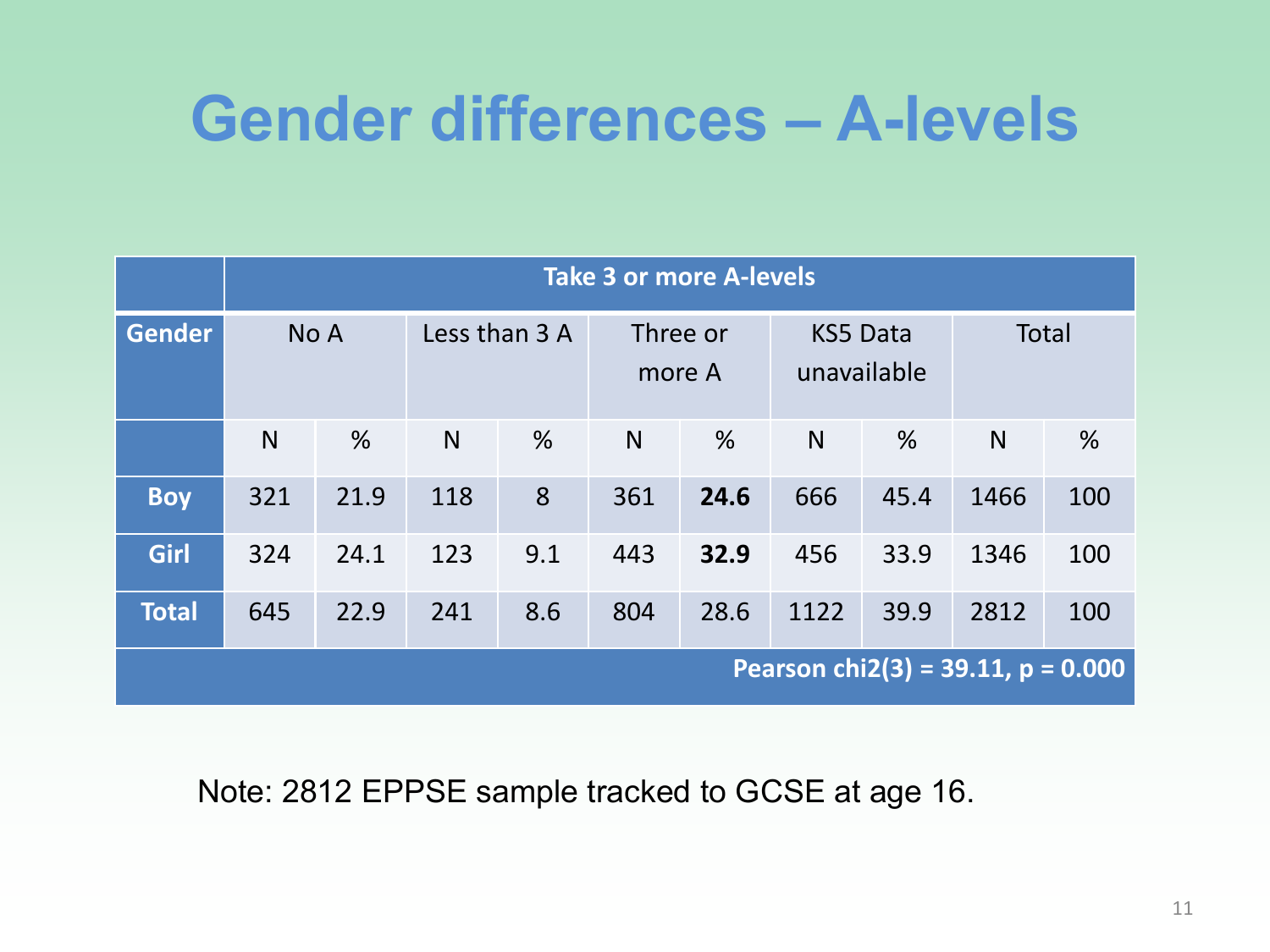# **Gender and social disadvantage – AS-levels**

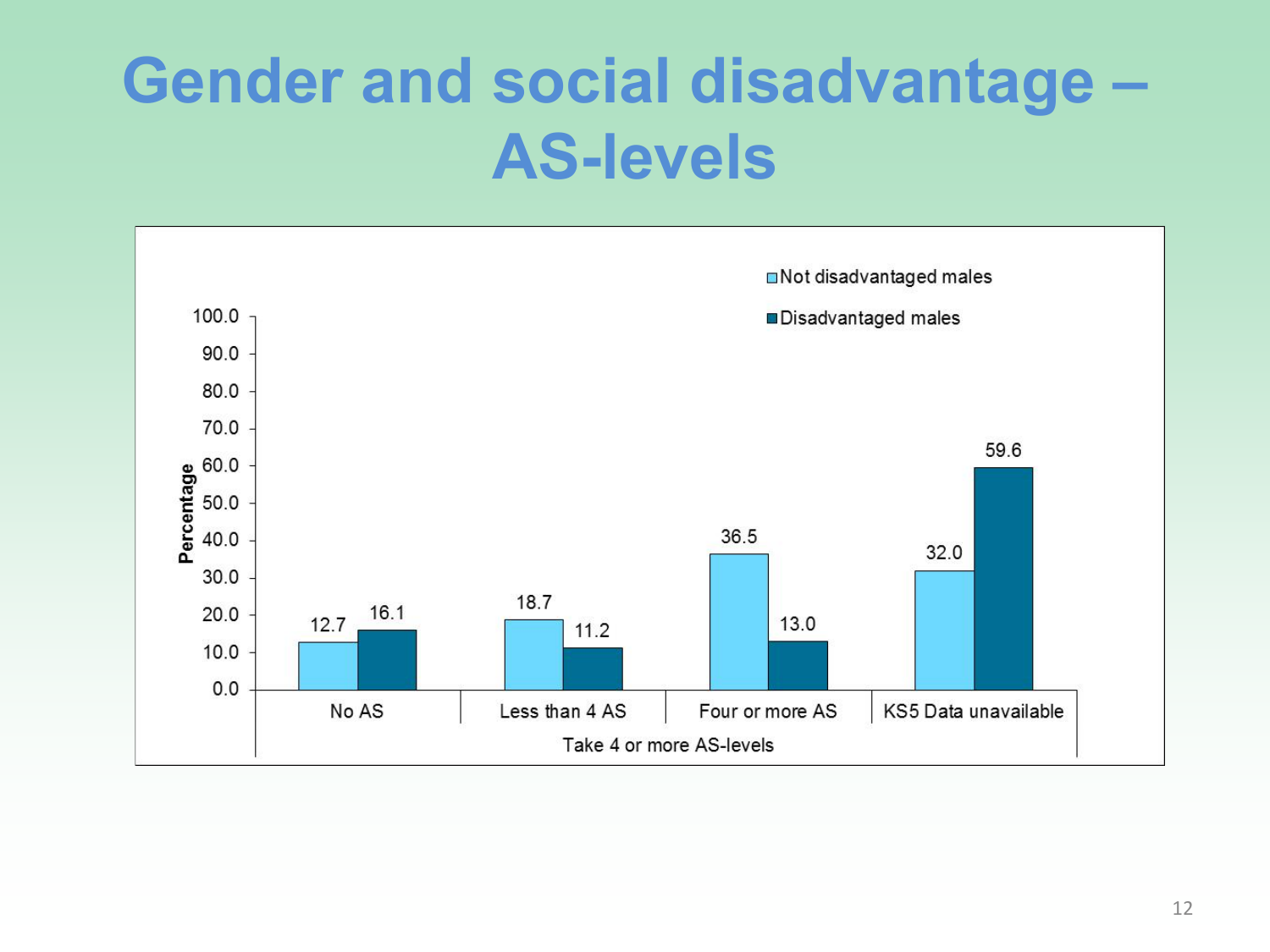# **Ethnicity**

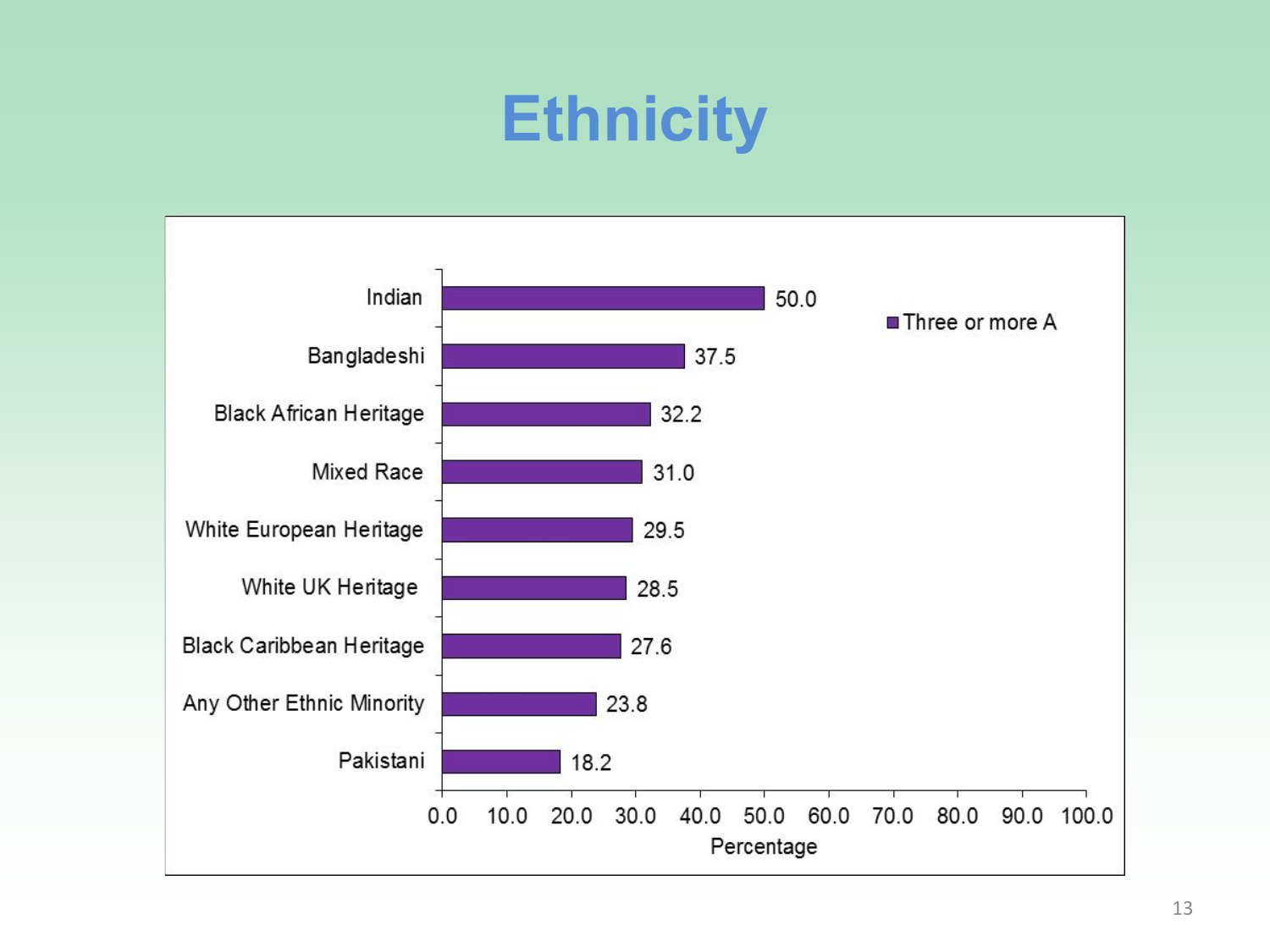# **Gender, ethnicity, social disadvantage and place poverty**

|                                                                      |              |           |              | <b>Missing KS5 data?</b> |                                       |     |  |
|----------------------------------------------------------------------|--------------|-----------|--------------|--------------------------|---------------------------------------|-----|--|
| <b>White UK</b><br>disadvantaged boys<br>from poor<br>neighbourhoods |              | <b>No</b> |              | Yes                      | <b>Total</b>                          |     |  |
|                                                                      | $\mathsf{N}$ | %         | $\mathsf{N}$ | %                        | N                                     | %   |  |
| <b>No</b>                                                            | 37           | 45.1      | 45           | 54.9                     | 82                                    | 100 |  |
| <b>Yes</b>                                                           | 40           | 29.4      | 96           | 70.6                     | 136                                   | 100 |  |
| <b>Total</b>                                                         | 77           | 35.3      | 141          | 64.7                     | 218                                   | 100 |  |
|                                                                      |              |           |              |                          | Pearson chi2(1) = 5.5267 Pr = $0.019$ |     |  |

#### NOTE:

14 Missing KS5 data record for whether student entered academic route ( AS or A levels ) post 16 a key indicator of lack of progression after age 16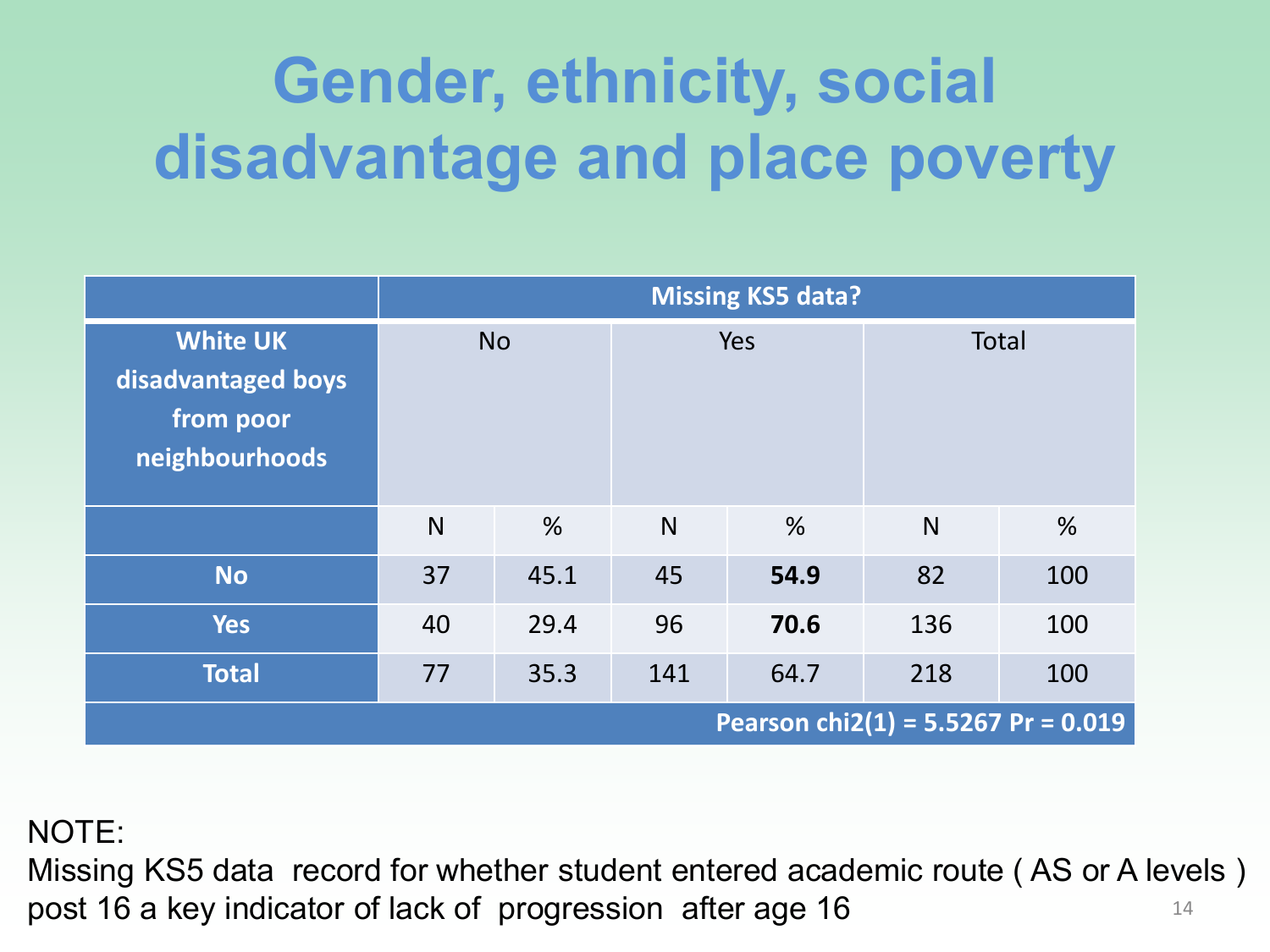## **Influences on AS/A-Level Attainment for the 'Bright but Poor' Group**

### **RESULTS FROM SUTTON REPORT 1**

### **Subject to Background: What promotes better achievement for bright but disadvantaged students?**

**Sammons, P., Toth, K., & Sylva, K. (2017) The Drivers of Academic Success for 'Bright' but Disadvantaged Students: A Longitudinal study of AS and A-Level Outcomes in England,** *Studies in Educational Evaluation* <https://doi.org/10.1016/j.stueduc.2017.10.004>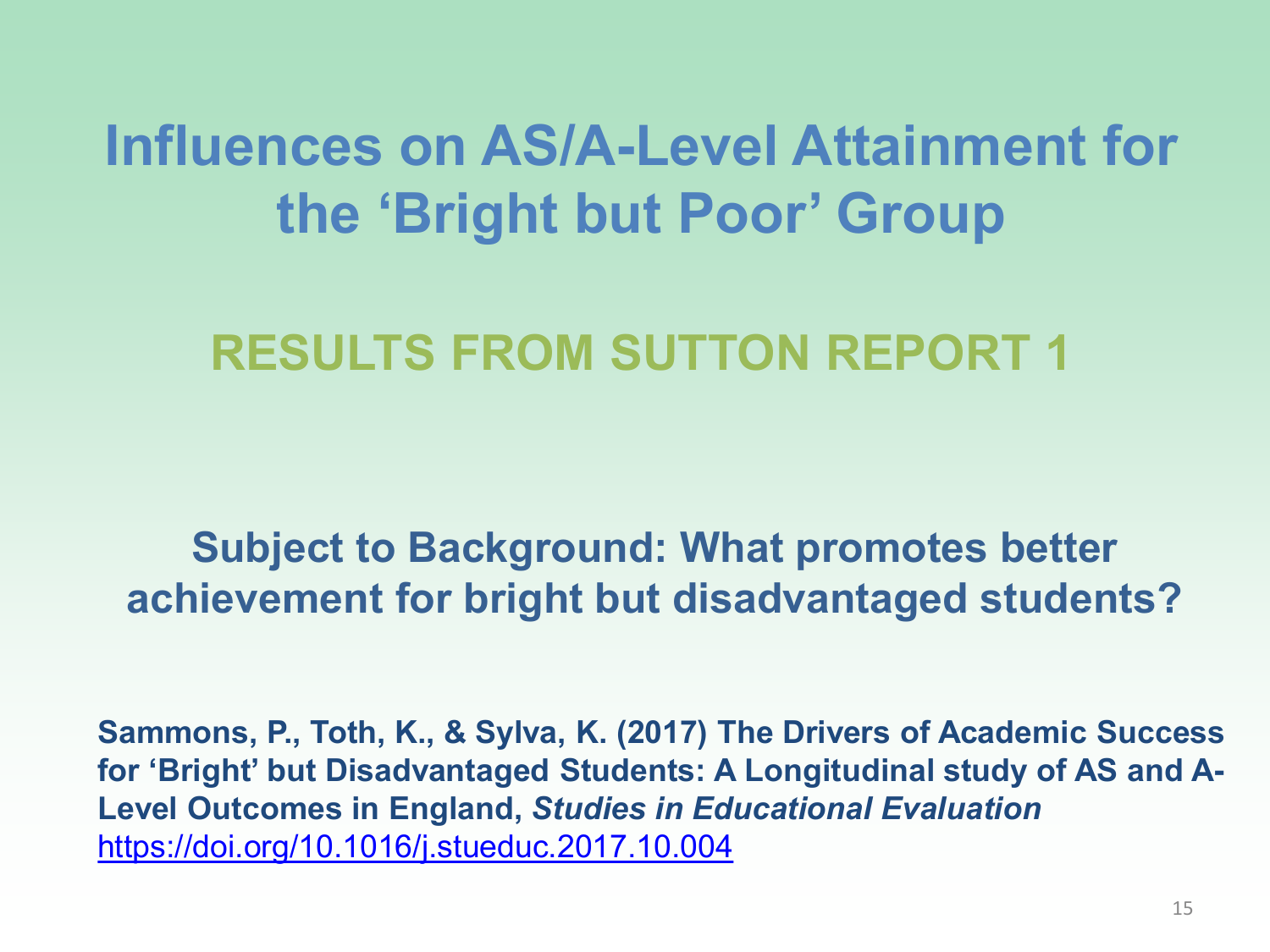### **Identifying the Disadvantaged Group in Primary School (1)**

Used data on individual Child, Family, Neighbourhood characteristics known to be significant predictors of academic and social-behaviour outcomes.

Multiple measures: Free School Meal (FSM) status, family Socio-economic Status (SES), parents' salary, parents' educational level, parents' employment status, and neighbourhood disadvantage indicators based on child's postcode.

Includes person, family and 'place' drivers of educational outcomes.

Also an earlier *multiple disadvantage* index (see table box below) created as a summary measure of the extent of disadvantage that increases the risk of low attainment in pre-school and beyond.

16 This summary measure predicted the likelihood of later SEN identification and poorer educational outcomes across different phases of education up to age 16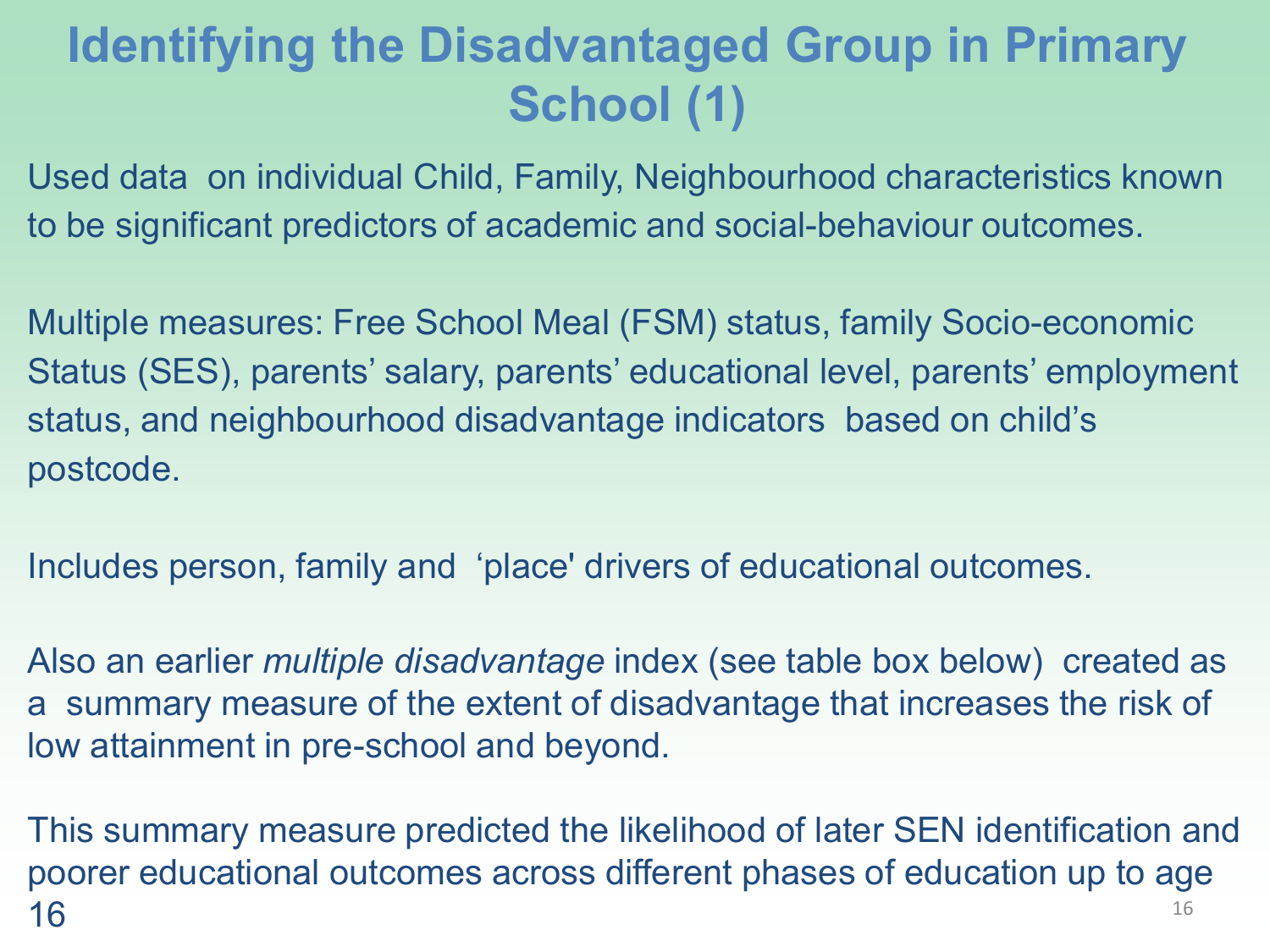### **Identifying the Disadvantaged Group in Primary School (2)**

**Measures in EPPSE Multiple Disadvantage Index at Entry to Pre-school**

#### **Child variables**

- First language: English as an additional language (EAL) ۰
- Large family: 3 or more siblings ۰
- Pre-maturity / low birth weight ۰

#### **Parent variables**

- Mother's highest qualification level: no qualifications ۰
- Social class of father's occupation: Semi-skilled, unskilled, never worked, absent father ۰
- **Father not employed** ۰
- Young Mother (Age 13-17 at birth of EPPE child) ۰
- Lone parent ۰
- Mother not working / unemployed ۰
- Low Early years Home learning (HLE) ۰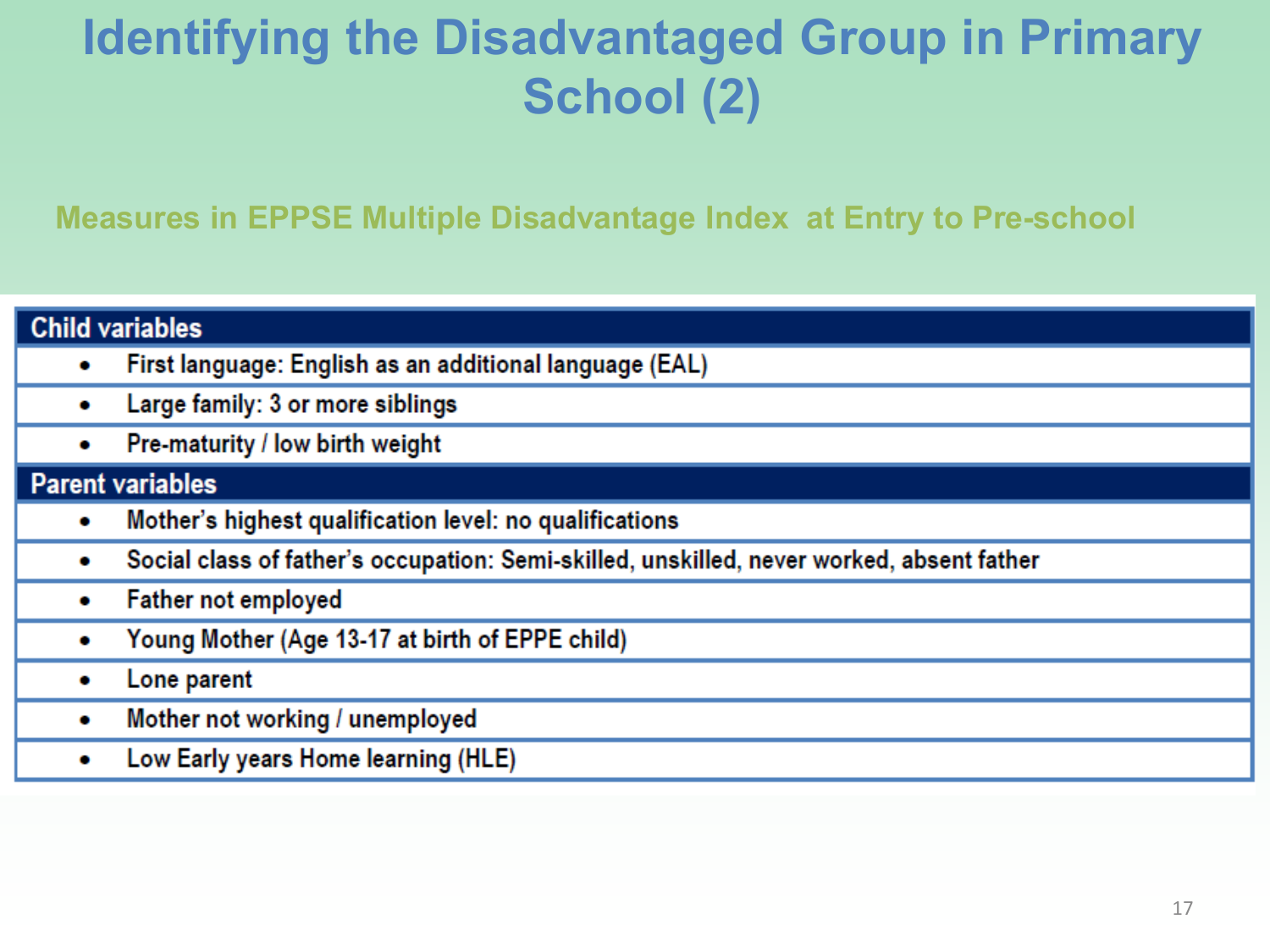### **Identifying the Disadvantaged Group in Primary School (3)**

In total 49% (n=1550) of the original EPPSE sample were identified as 'disadvantaged' based on the combination of criteria.

Background characteristics of disadvantaged sample (n=1550):

- 89% of parents no family earned income at age 7 or parents' salary was 'low' defined as below £15000
- 60% had 3 or more disadvantages in the early years (measured by multiple disadvantage index)
- 55% were low SES status (semi-skilled, not working or unemployed) at age 7
- 52% were boys
- 38% were of ethnic minority heritage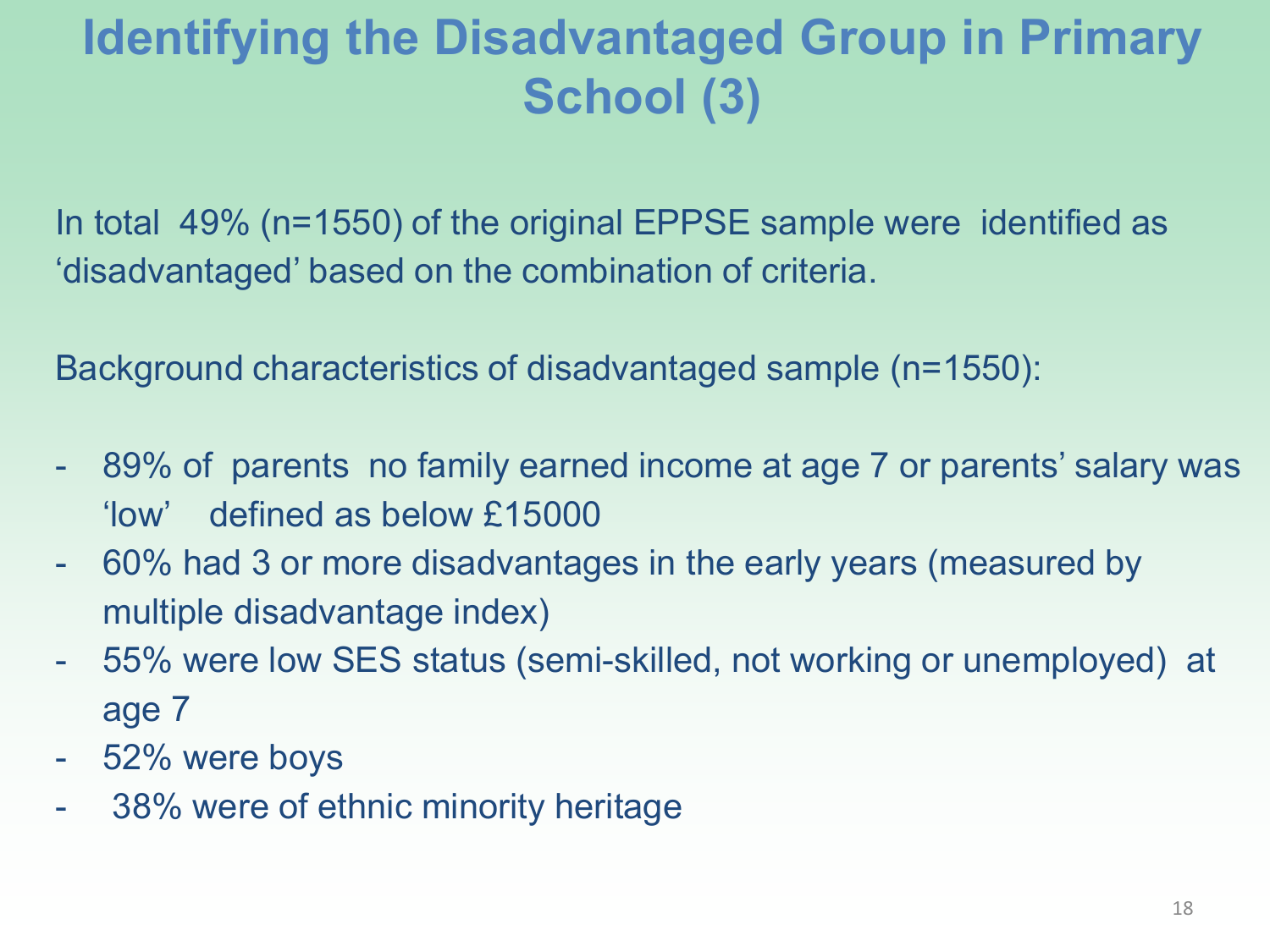### **Distribution of 'high achievers' at primary school at age 11: main EPPSE sample**

|                                               | <b>High achievers</b> |      |            |      |       |     |  |  |  |
|-----------------------------------------------|-----------------------|------|------------|------|-------|-----|--|--|--|
| Disadvantaged                                 | <b>No</b>             |      | <b>Yes</b> |      | Total |     |  |  |  |
|                                               | $\mathsf{N}$          | %    | N          | %    | N     | %   |  |  |  |
| No                                            | 901                   | 56.2 | 702        | 43.8 | 1603  | 100 |  |  |  |
| Yes                                           | 1201                  | 77.5 | 349        | 22.5 | 1550  | 100 |  |  |  |
| Total                                         | 2102                  | 66.7 | 1051       | 33.3 | 3153  | 100 |  |  |  |
| Pearson chi $2(1) = 160.5331$<br>$Pr = 0.000$ |                       |      |            |      |       |     |  |  |  |

'High achievers' defined as children obtaining Level 5+ in National Assessments in one or more of core subjects (English, maths, science) at age 11 representing a total of 1058 (33% of original sample of 3172).

40% (n=422) obtained Level 5 or more on all three subjects, 29% (n=311) on two subjects and 31% (n=325) on one subject only.

19 Olnly 22.5% (349) of 1550 children in the disadvantaged group were classified as high achievers at the end of Year 6 compared with 43.8% of non-disadvantaged.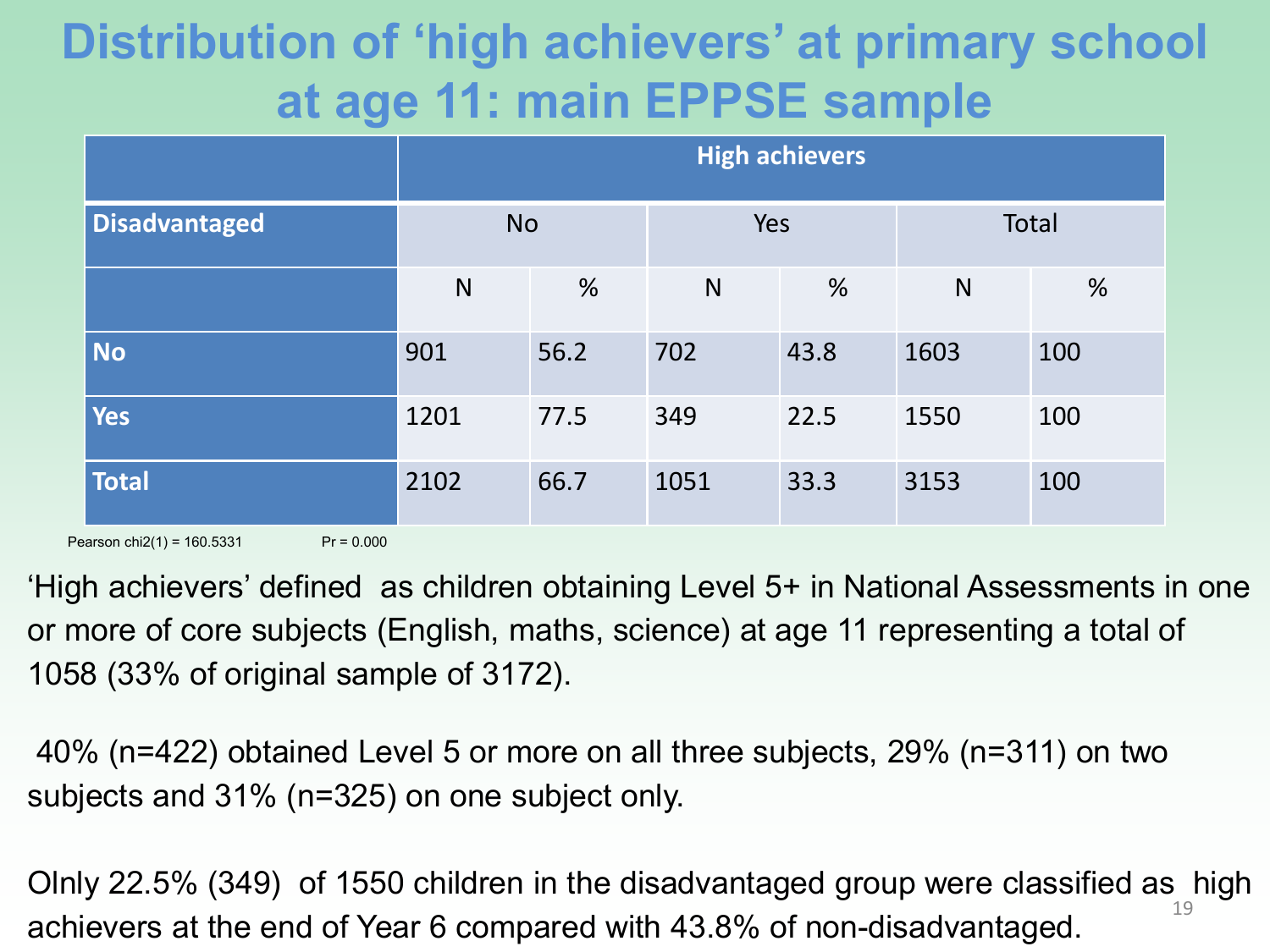### **Characteristics predicting higher attainment at age 11 for disadvantaged group Table (cont.)**

| KS1 home learning interaction (compared to low)           |         |      |      |     |
|-----------------------------------------------------------|---------|------|------|-----|
| KS1 home learning interaction medium                      | 0.05    | 0.20 | 1.05 |     |
| KS1 home learning interaction high                        | $-0.59$ | 0.30 | 0.55 |     |
| KS1 home learning outing (compared to low)                |         |      |      |     |
| KS1 home learning outing medium                           | 0.44    | 0.20 | 1.55 |     |
| KS1 home learning outing high                             | 0.39    | 0.35 | 1.47 |     |
| <b>KS2</b> home learning (compared to low)                |         |      |      |     |
| <b>KS2</b> home learning medium                           | $-0.30$ | 0.24 | 0.74 |     |
| <b>KS2</b> home learning high                             | $-0.29$ | 0.36 | 0.75 |     |
| KS2 home learning individual activities (compared to low) |         |      |      |     |
| KS2 home learning individual activities medium            | 0.47    | 0.23 | 1.61 | ٠   |
| KS2 home learning individual activities high              | 0.57    | 0.37 | 1.76 |     |
| Intercept                                                 | $-1.50$ | 0.28 |      | *** |
| Variance-school level                                     | 0.65    | 0.25 |      |     |
| <b>Number of students</b>                                 | 1436    |      |      |     |
| <b>Number of schools</b>                                  | 641     |      |      |     |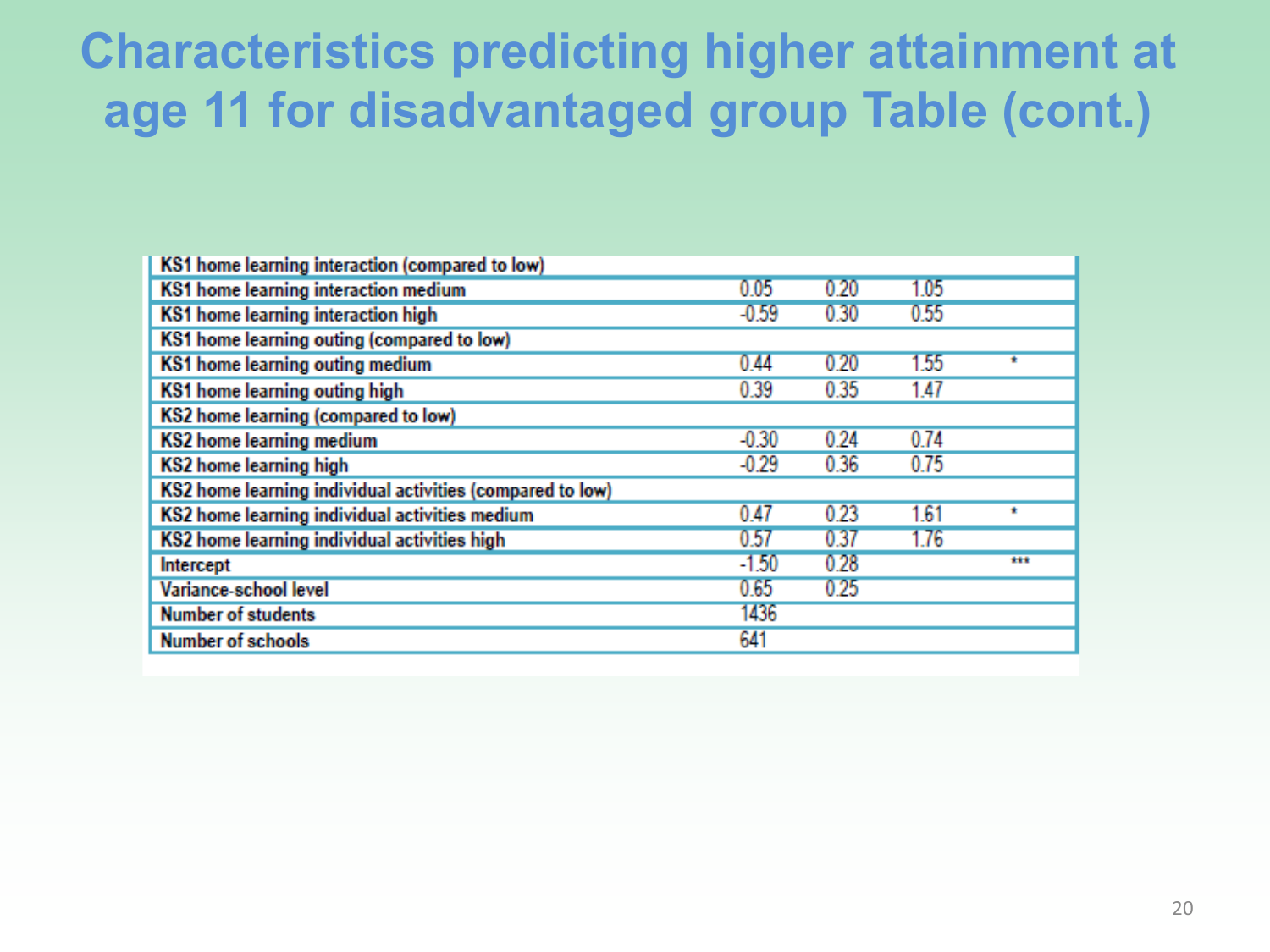### **Characteristics predicting being in higher attainer category at age 11 for disadvantaged group**

### **Greater likelihood of being in the high achieving group for disadvantaged children from multilevel logistic regression:**

- Older (in months for their year group)
- Female
- Not being in a large family (3+ siblings)
- Having a mother with academic qualifications at age 18, a degree or higher degree qualification.
- Good quality parent-child interactions and home learning activities in the early years (early HLE measure).
- Continuing to have outings and enrichment experiences with parents during primary school & engaging in individual activities like painting, reading and dancing (primary age HLE).
- Attending any pre-school (compared to the no pre-school 'home' group). The likelihood of being a high attainer at 11 was improved further if child had attended a highly effective or high quality pre-school.
- Attending a primary school identified as highly academically effective rather than attending a low effective primary school (measured using contextualised value added analyses of three years of national data for all primary schools in England).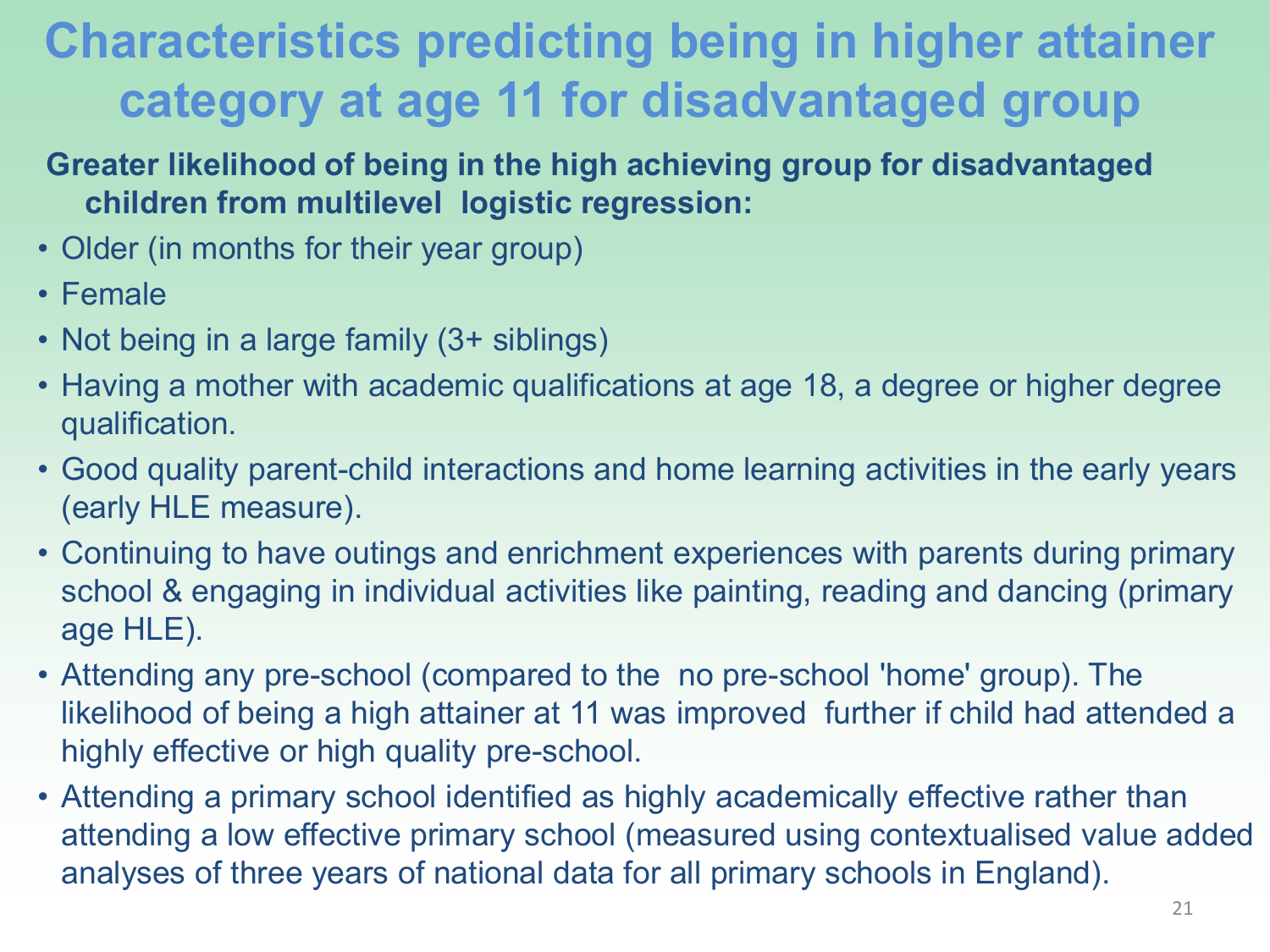**Odds ratios for individual and family factors that predict being in the high achieving group at the end of Year 6 primary age 11 for children in the disadvantaged sub-sample**

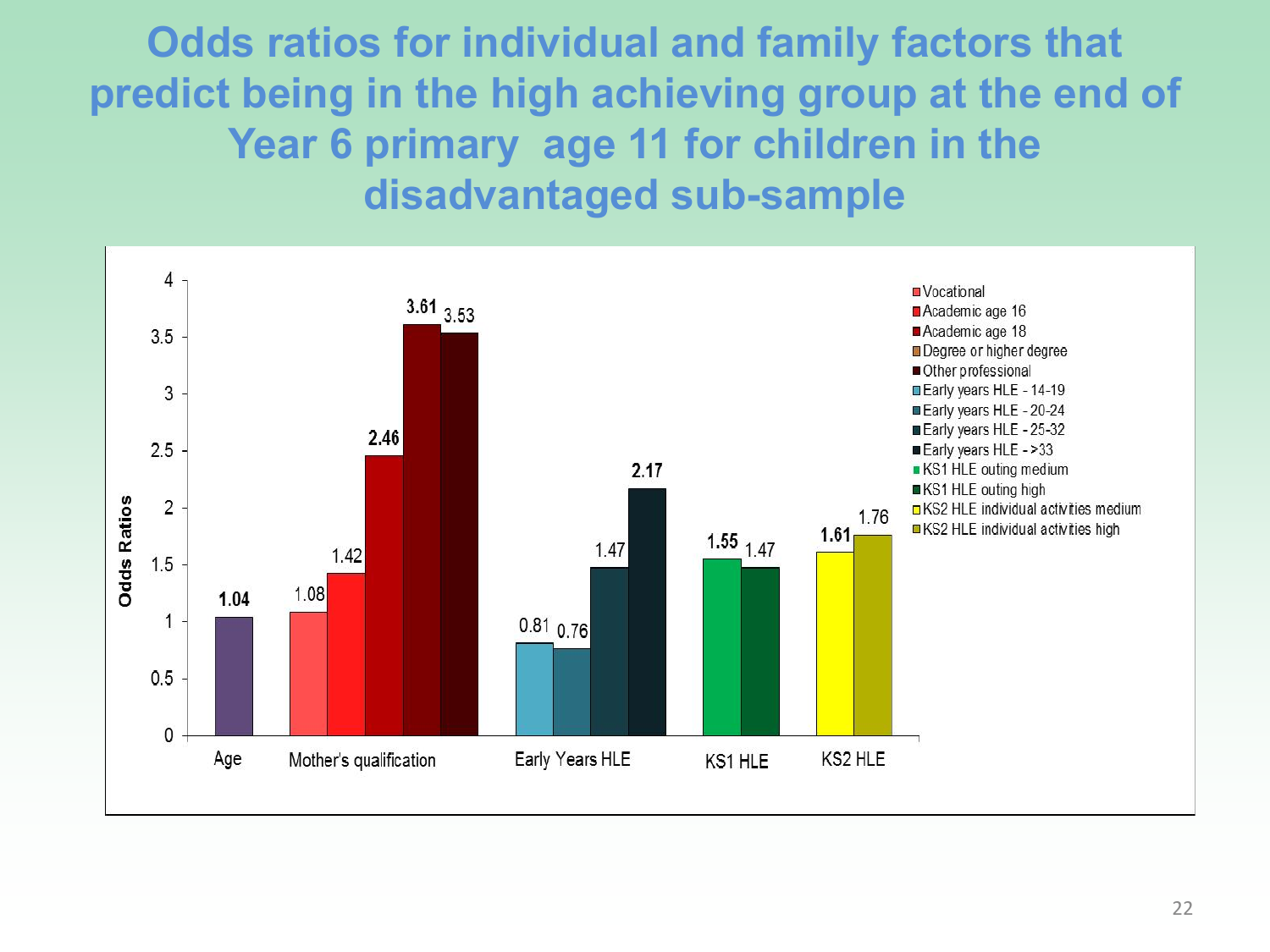**Odds ratios for pre-school and school measures that predict being in the high achieving at the end of Year 6 primary age 11 for children in the disadvantaged sub-sample** 

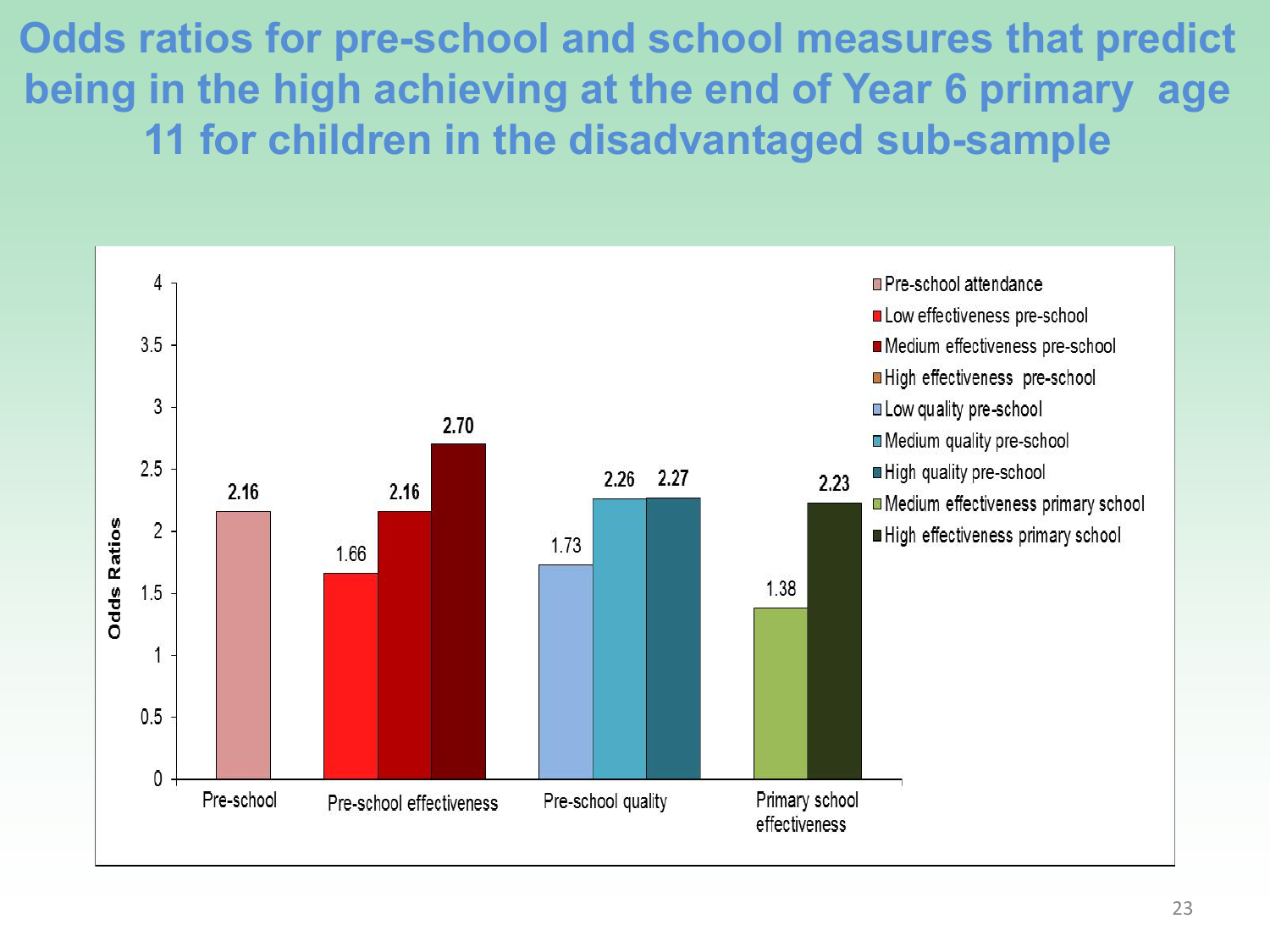### **GCSE Results at Age 16 Year 11 Secondary Schooling**

- Obtaining 'good' GCSE results in public examinations is an important pre-requisite for progression into Advanced level studies in England (Sammons et al, 2014). Students in the main EPPSE sample were followed up to age 16 (at that time the final year of compulsory schooling in England) and multilevel analyses explored the impact of child, family, HLE and pre-school, primary and secondary school influences on academic outcomes.
- Additional analyses for the 349 high attaining disadvantaged group
- ' demonstrate that 'good' educational experiences predicted better GCSE outcomes (Sammons, Toth & Sylva, 2015a).
- 24 • Many schools and colleges required students to have achieved success in terms of benchmark '5A\*-C GCSE grades including at least Grade C in English and mathematics to enter AS studies, thus obtaining GCSE benchmarks were important pre-conditions for full Alevel study.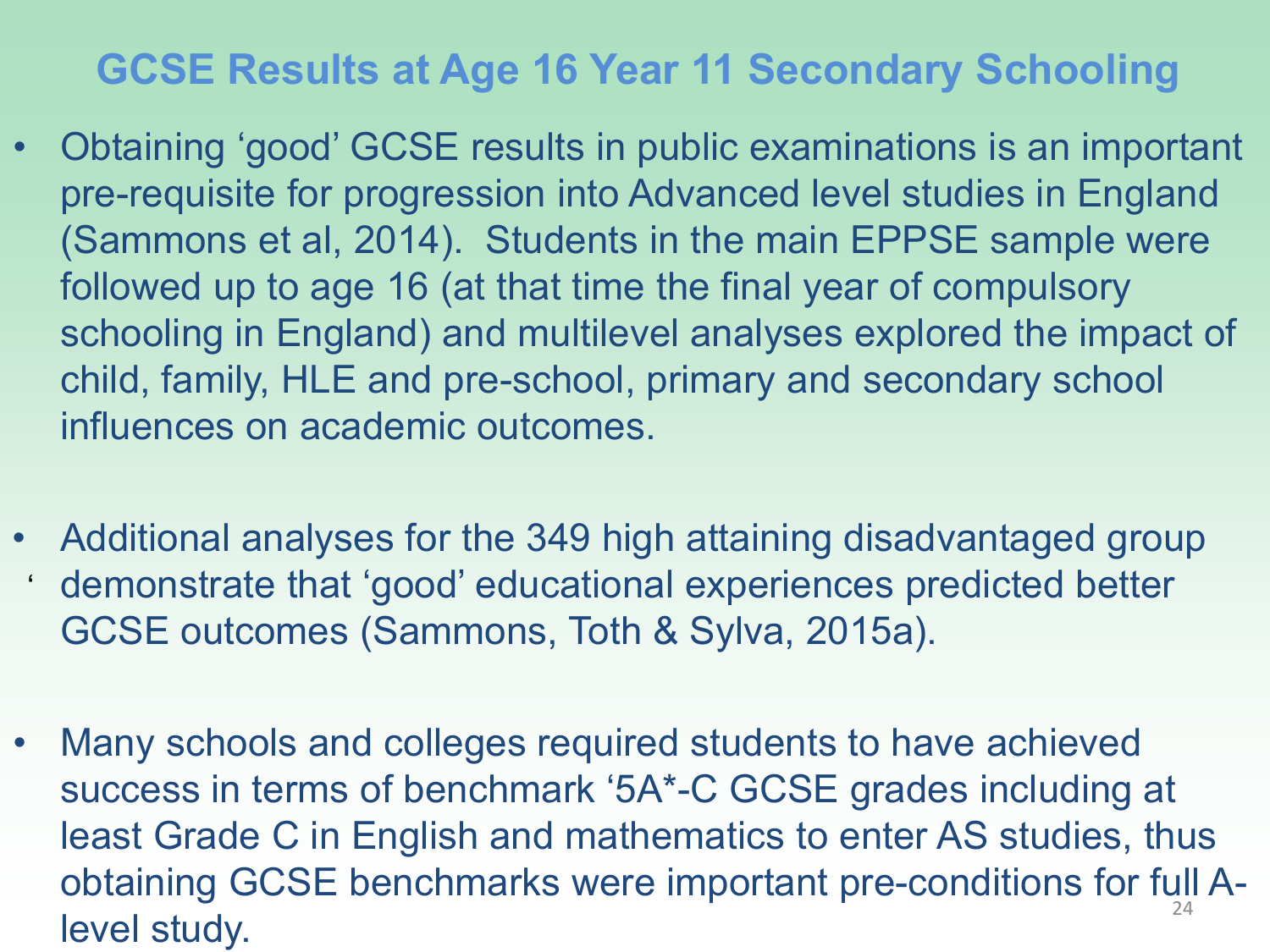### **Number of AS/A-Levels obtained by High achiever students comparing Disadvantaged (n=349) & Non-disadvantaged (n=702) groups at ages 17+/ 18+**

|                                                   |       |      |             |      |                    |      | <b>Attained 4 or more AS-levels?</b> |      |       |     |
|---------------------------------------------------|-------|------|-------------|------|--------------------|------|--------------------------------------|------|-------|-----|
| <b>High achiever</b><br>disadvantaged<br>children | No AS |      | Less than 4 | AS   | Four or more<br>AS |      | <b>KS5 Data</b><br>unavailable       |      | Total |     |
|                                                   | Ν     | %    | Ν           | %    | N                  | %    | N                                    | %    | N     | %   |
| No                                                | 60    | 8.5  | 137         | 19.5 | 426                | 60.7 | 79                                   | 11.3 | 702   | 100 |
| Yes                                               | 47    | 13.5 | 81          | 23.2 | 126                | 36.1 | 95                                   | 27.2 | 349   | 100 |
| <b>Total</b>                                      | 107   | 10.2 | 218         | 20.7 | 552                | 52.5 | 174                                  | 16.6 | 1051  | 100 |

Pearson chiz(3) – 69.790 FT – 0.000

|      |                                            |                          | <b>Attained three or more A-levels?</b> |                            |     |                 |             |      |  |  |  |
|------|--------------------------------------------|--------------------------|-----------------------------------------|----------------------------|-----|-----------------|-------------|------|--|--|--|
| No A |                                            | Less than 3 A-<br>levels |                                         | Three or more A-<br>levels |     | <b>KS5 Data</b> | Total       |      |  |  |  |
| $\%$ | Ν                                          | $\%$                     | N                                       | $\%$                       | Ν   | %               | N           | $\%$ |  |  |  |
| 17.4 | 79                                         | 11.3                     | 422                                     | 60.1                       | 79  | 11.3            | 702         | 100  |  |  |  |
| 26.4 | 39                                         | 11.2                     | 123                                     | 35.2                       | 95  | 27.2            | 349         | 100  |  |  |  |
| 20.4 | 118                                        | 11.2                     | 545                                     | 51.9                       | 174 | 16.6            | 1051        | 100  |  |  |  |
|      | $D_{22} = 1.20(0) = 70.0400 D_{2} = 0.000$ |                          |                                         |                            |     |                 | unavailable |      |  |  |  |

Pearson chi2(3) =  $12.9408$  Pr = 0.000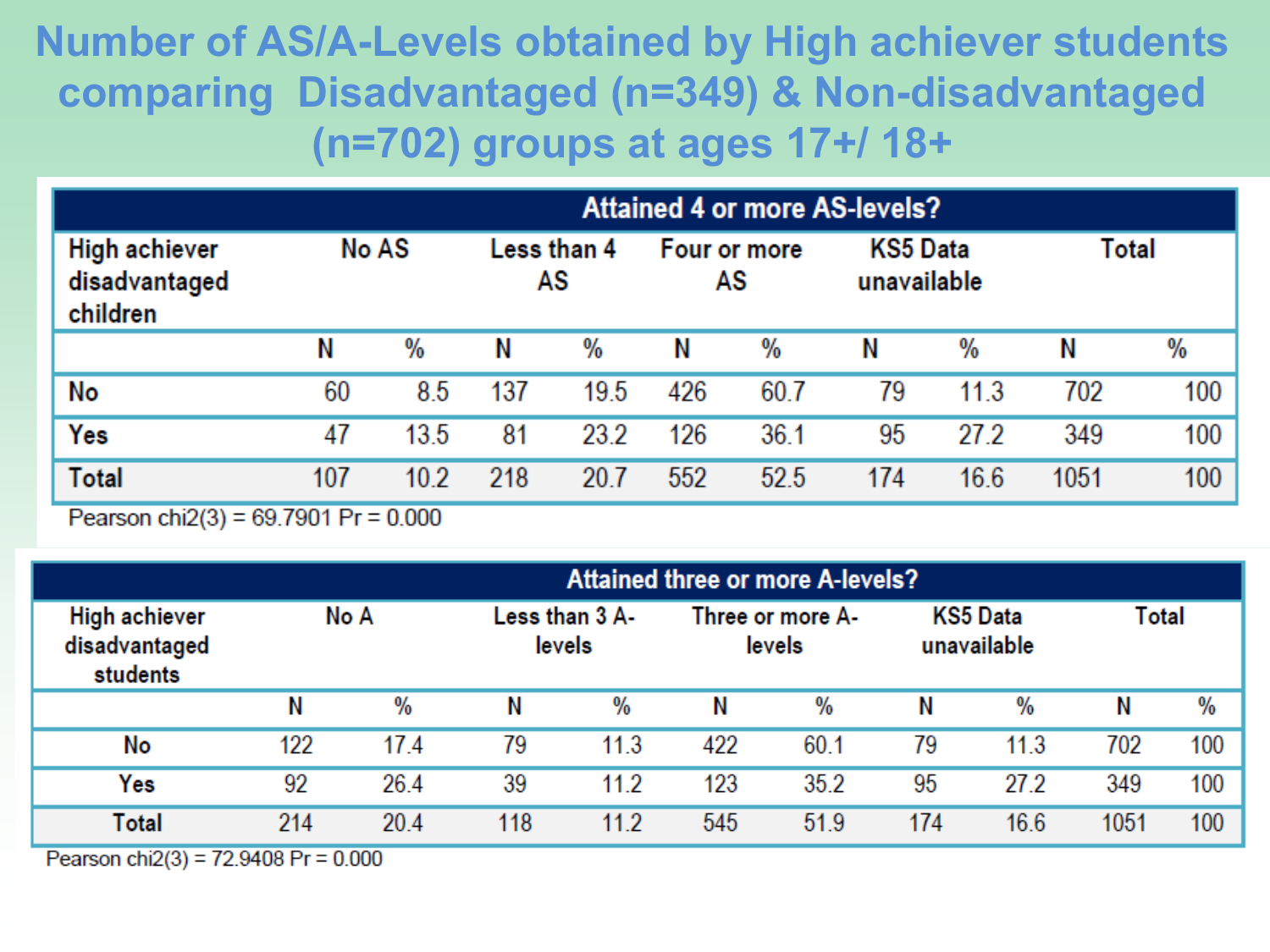## **Factors predicting better AS-level results at age 17+**

- **Disadvantaged students identified as high achievers at age 11 were significantly less likely to achieve four or more AS-levels compared to their more advantaged peers (36% versus 61%).**
- Nonetheless, such students were significantly more likely to go on to attain four or more AS-levels when:
- They had attended any pre-school, especially one that was highly effective in ensuring that children had an early grasp of numbers
- They had engaged in academic enrichment activities, such as visits to museums and galleries, between the ages of 11 and 14.
- They had attended a secondary school identified by the national inspection agency Ofsted as outstanding for quality of pupils' learning.
- They had better experiences at secondary school in terms of their self reports of a good relationships between students and teachers, with trust, respect and fairness, a high level of monitoring of their work by teachers and greater levels of teachers giving feedback on their work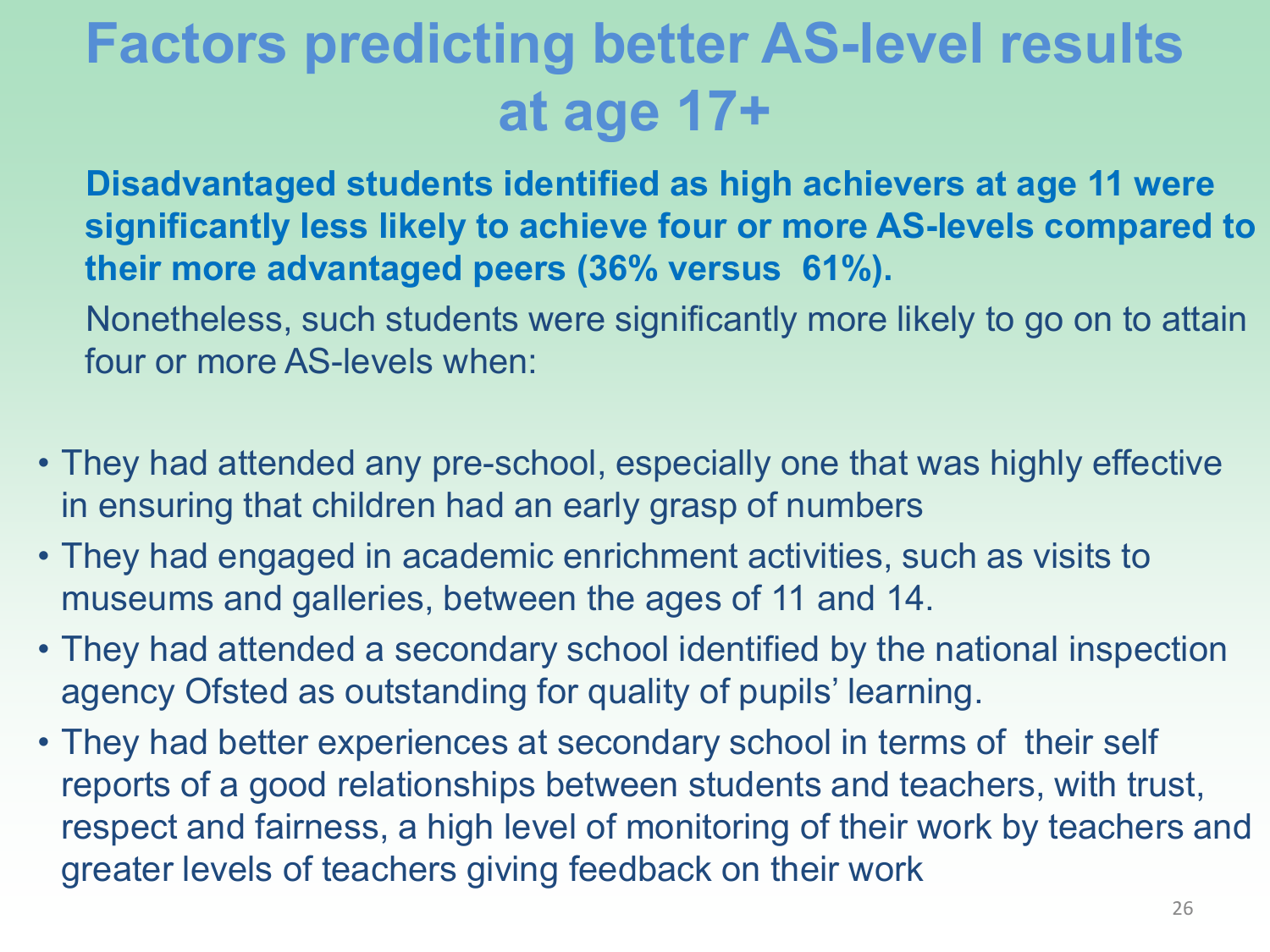### **Odds ratios for pre-school and school measures that predict attaining four or more AS-levels**

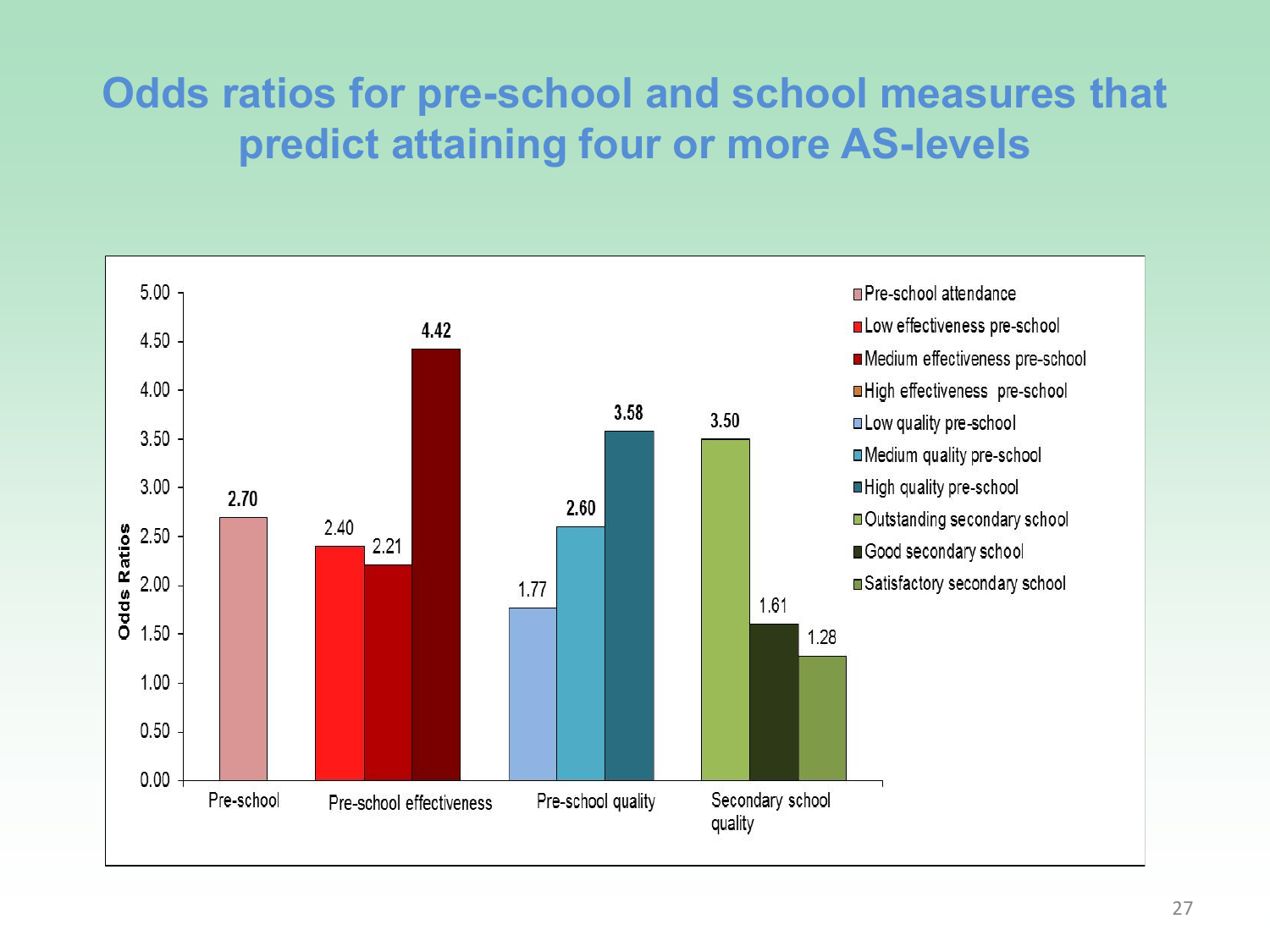# **Factor predicting better A-level results at age 18+**

**Only 35% of the disadvantaged students identified as high achievers at age 11 went on to attain three or more A-Levels.** 

**Such students were significantly more likely to go on to attain three or more A-levels when:**

- They attended a secondary school rated outstanding by Ofsted inspection for the quality of its pupils' learning
- They experienced average or good levels of academic enrichment at home (reading for pleasure, taken on educational trips and visits) during KS3 (age 14).
- They reported that they spent significant amounts of time on homework daily in Year 11, with the strongest positive effects found for completing 2- 3 hours of homework a night during their GCSE studies.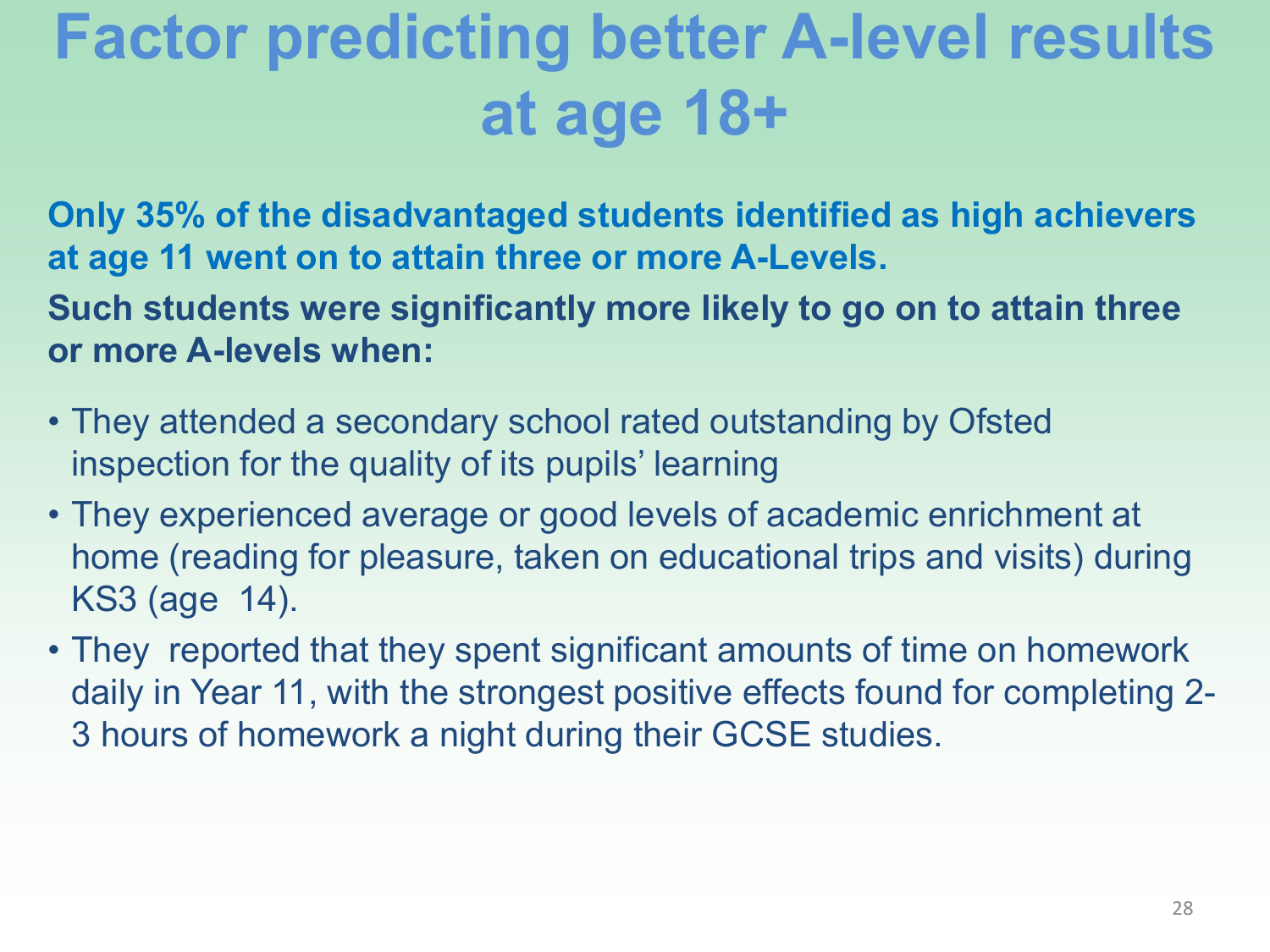## **Facilitating Subjects at AS/A-Level**

- In England, entry to higher education, especially for more prestigious universities and courses is strongly influenced by the individual choice of subjects for AS and later A-level and the grades obtained in these exams. Certain subjects provide an advantage for higher education entry; these are known as *facilitating subjects*.
- High achiever but disadvantaged students were significantly less likely to take one or more AS-level exams in facilitating subjects like maths (21% vs. 33%), English (14% vs. 19%), physics (10% vs. 16%), biology (17% vs. 27%), chemistry (13% vs. 21%), geography (5% vs. 11%), history (10% vs. 21%), modern languages (4% vs. 9%) than the more advantaged students identified as high achievers at age 11.
- Overall, high achieving but disadvantaged students were significantly less likely to take one or more of any of these facilitating subjects when compared to high achieving but more advantaged students (44% vs. 67%),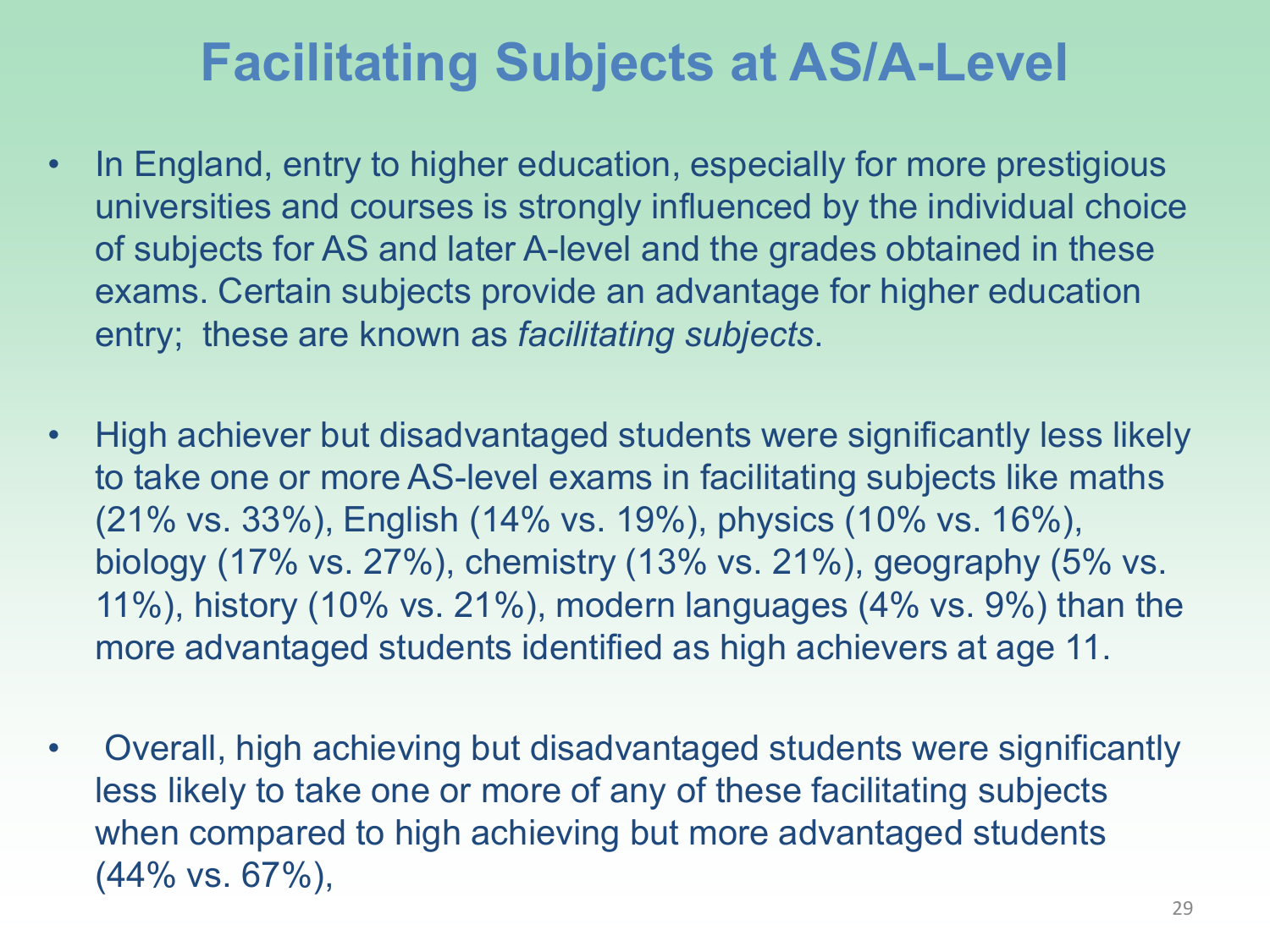### **Numbers of AS and A-Levels in facilitating subjects obtained by the high achieving students comparing disadvantaged and nondisadvantaged groups**

|                                                   |     |               |     |            |     | Number of AS-levels in facilitating subjects with grades A*, A and B |    |              |    |      |       |               |
|---------------------------------------------------|-----|---------------|-----|------------|-----|----------------------------------------------------------------------|----|--------------|----|------|-------|---------------|
| <b>High achiever</b><br>disadvantaged<br>students |     | <b>None</b>   |     | <b>One</b> |     | Two                                                                  |    | <b>Three</b> |    | Four | Total |               |
|                                                   | N   | $\frac{0}{0}$ | N   | %          | N   | $\frac{0}{0}$                                                        | N  | %            | N  | %    | N     | $\frac{0}{0}$ |
| No                                                | 404 | 57.5          | 123 | 17.5       | 88  | 12.5                                                                 | 62 | 8.8          | 25 | 3.6  | 702   | 100           |
| Yes                                               | 280 | 80.2          | 37  | 10.6       | 17  | 4.9                                                                  | 10 | 2.9          | 5  | 1.4  | 349   | 100           |
| Total                                             | 684 | 65.1          | 160 | 15.2       | 105 | 10                                                                   | 72 | 6.9          | 30 | 2.9  | 1051  | 100           |

Pearson chi2(4) =  $55.2/63$  Pr = 0.000

|                                                   |     |             |     |      |     |      |     | <b>Number of A-levels in facilitating subjects</b> |    |      |       |      |
|---------------------------------------------------|-----|-------------|-----|------|-----|------|-----|----------------------------------------------------|----|------|-------|------|
| <b>High achiever</b><br>disadvantaged<br>students |     | <b>None</b> |     | One  |     | Two  |     | Three                                              |    | Four | Total |      |
|                                                   | N   | %           | N   | %    | N   | %    | N   | $\frac{0}{0}$                                      | Ν  | %    | N     | $\%$ |
| No                                                | 294 | 41.9        | 133 | 18.9 | 167 | 23.8 | 100 | 14.2                                               | 8  | 1.1  | 702   | 100  |
| Yes                                               | 233 | 66.8        | 50  | 14.3 | 39  | 11.2 | 25  | 7.2                                                | 2  | 0.6  | 349   | 100  |
| <b>Total</b>                                      | 527 | 50.1        | 183 | 17.4 | 206 | 19.6 | 125 | 11.9                                               | 10 |      | 1051  | 100  |
| Pearson chi $2(4) = 61,1787$ Pr = 0.000           |     |             |     |      |     |      |     |                                                    |    |      |       |      |

Pearson chi2(4) = 61.1787 Pr = 0.000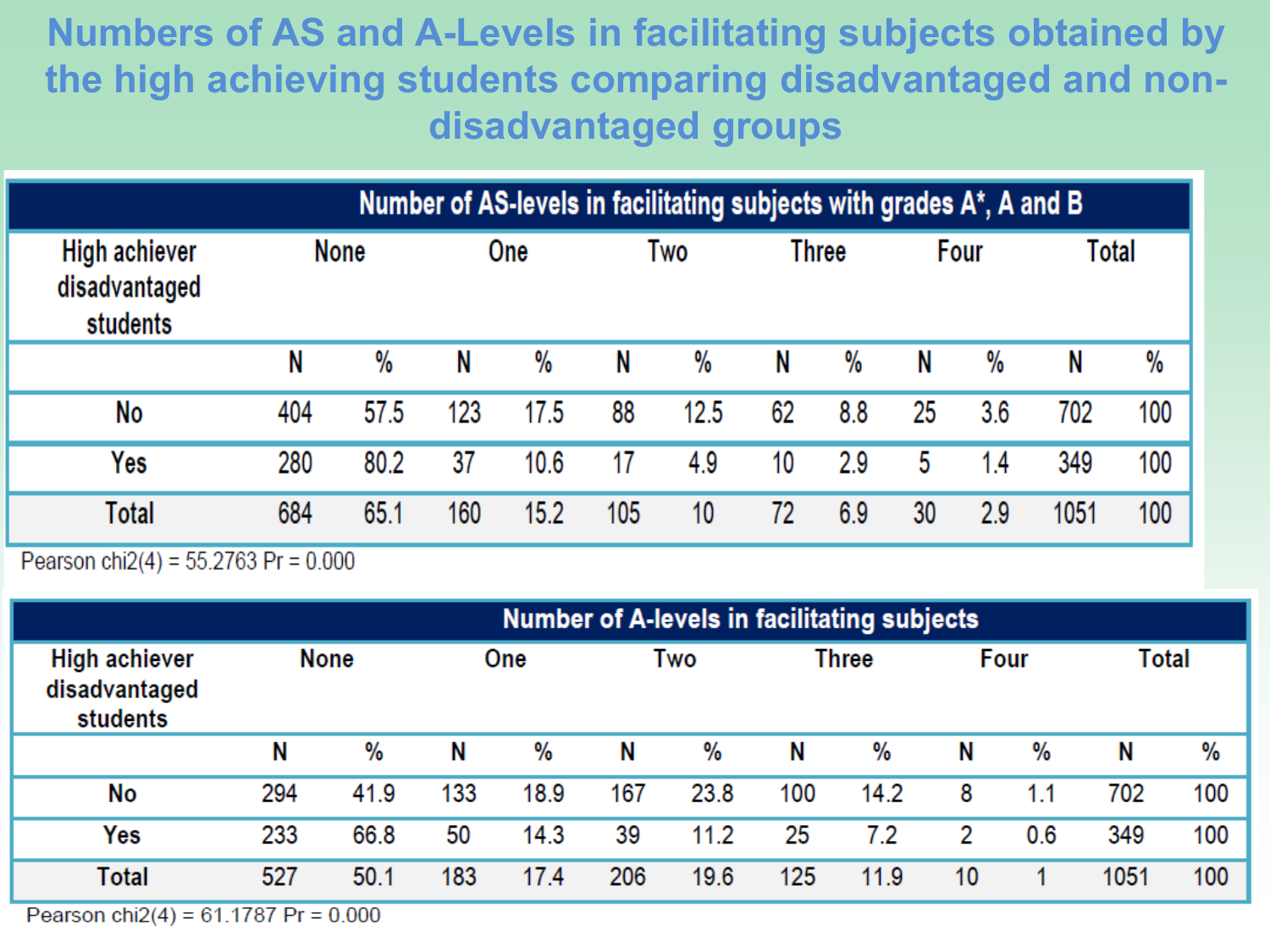## **Limitations & Strengths**

- The main EPPSE study was designed to test pre-school effects and the sample was of modest size (n=3172), although broadly representative of children in England
- The numbers of children meeting the criteria for inclusion in the disadvantaged group represented approx. half the EPPSE sample but the number of high attainers in the disadvantaged sample was relatively small (n=349) in comparison with the size of high attainer non-disadvantaged group (n=702)
- It is not and RCT so it is not possible to draw causal inferences, rather to identify patterns, significant associations and predictors of academic outcomes
- The rich longitudinal EPPSE data set provides a range of measures on child, family, neighbourhood characteristics and measures of potential educational influences (pre-school, primary and secondary phases) at different ages in non-experimental 'real life' conditions.
- The availability of examination results at GCSE (age 16+), AS & A-level (ages 17+, 18+) in the NPD provided further indicators of high stakes academic outcomes of relevance to progression to Higher Education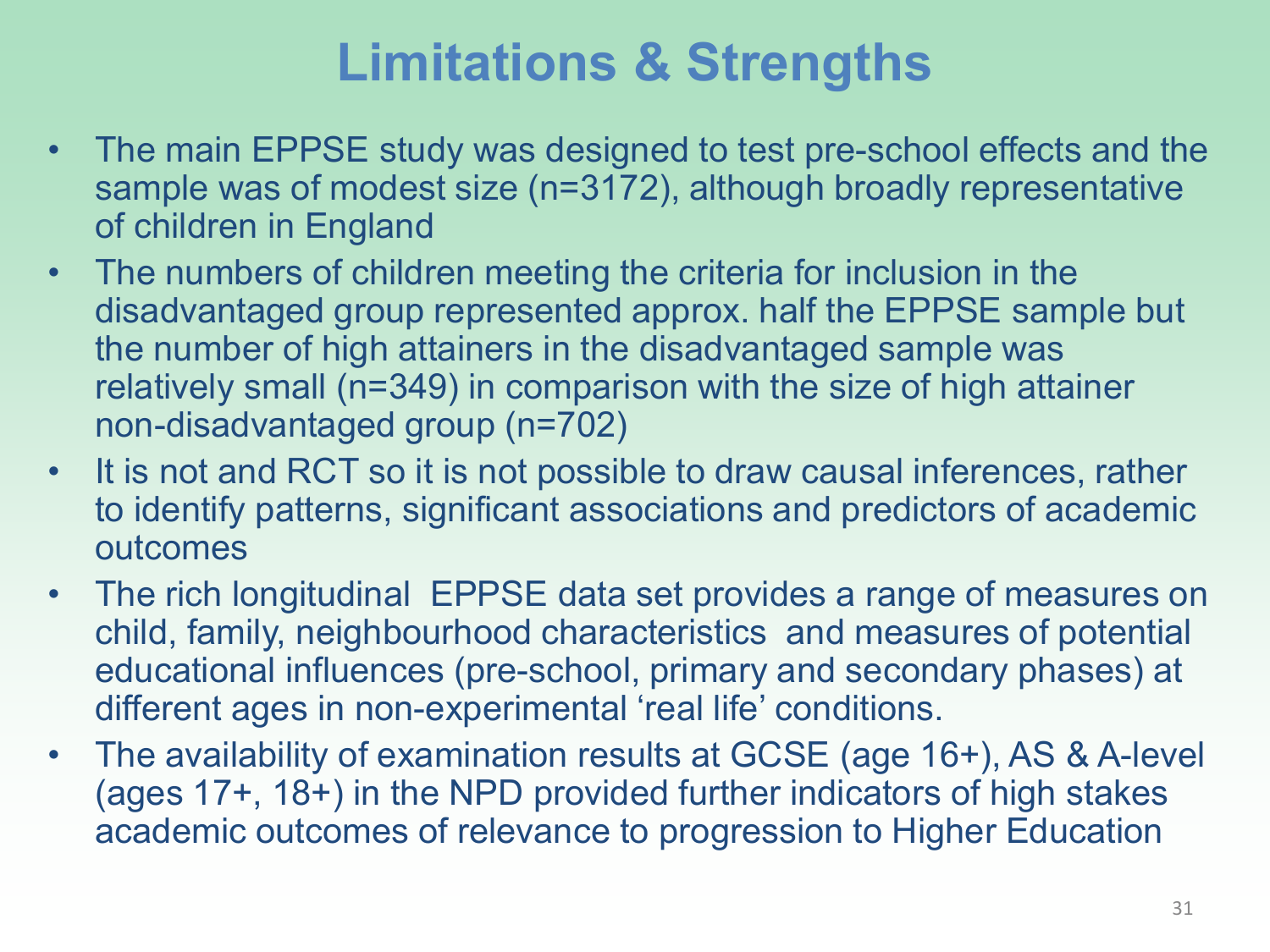## **Conclusions**

- The research provides new evidence on promoting equity in education
- It focussed on identifying the drivers of academic success from pre-school to upper secondary (age17+/18+)
- Even though they did relatively well at end of primary age 11, the high achieving disadvantaged group remained at risk of lower achievement in the longer term
- Girls and most ethnic minority students in the high achieving disadvantaged group did better at AS/A-level than boys. White working class boys living in disadvantaged neighbourhoods showed particularly poor outcomes.
- Higher quality pre-school and primary school experiences increased the chances of a disadvantaged child being in the high achiever group
- Better HLE experiences in pre-school, primary and lower secondary school also predicted outcomes at GCSE and AS level
- Higher quality learning experiences both at home and in pre-school may serve as protective influences & foster resilience by boosting the attainment of disadvantaged children across different phases of education
- Going to a better secondary school (judged by inspectors) and better experiences in secondary school (measured by self-report) also predicted long term academic outcomes at GCSE, AS and A-level
- These findings accord with EER theoretical models and point to the relevance of teaching quality (see review by Muijs et al 2014) for supporting better outcomes.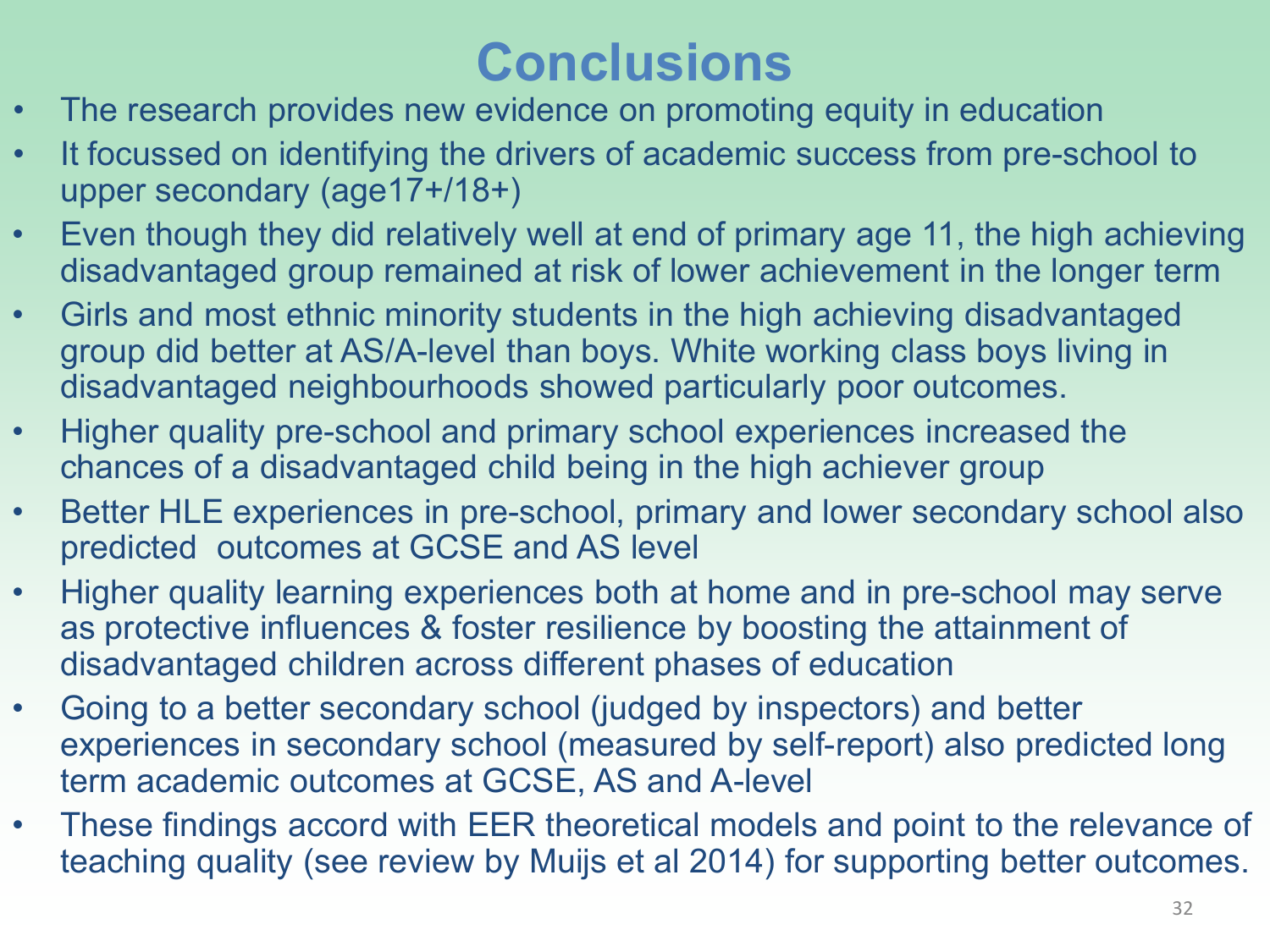### **Implications & Recommendations**

### **For Schools :**

- Support to encourage reading for pleasure, educational trips and out-ofschool studying opportunities should be provided to promote attainment for disadvantaged students at all ages.
- Schools should monitor and guide option choices to ensure 'bright' but disadvantaged students maximise their potential to enter higher education, especially the best universities and more prestigious courses.

### **Disadvantaged students should:**

- have more opportunities to go to the best schools those rated outstanding by Ofsted & those identified as more academically effective
- be given the opportunity to attend high quality pre-school settings with qualified staff.
- have additional encouragement and support to enable them to engage in self-directed study, do sufficient homework and read more books, the activities that provide extra academic dividends. Schools should provide such opportunities where they are unlikely to be available at home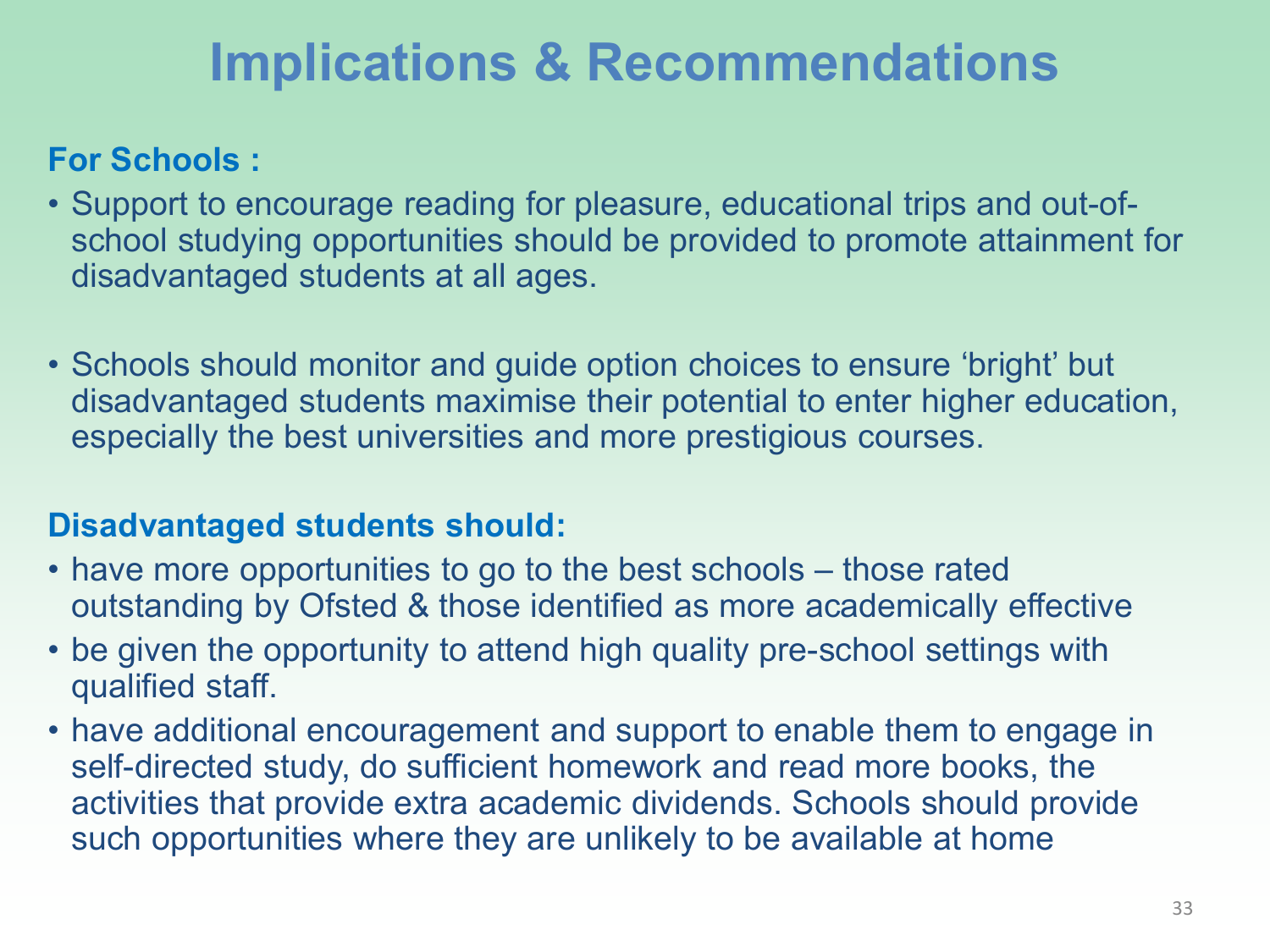## **Implications & Recommendations (cont.)**

- Recognition of the 'double disadvantage' experienced by disadvantaged pupils in the poorest communities through the funding system and support for schools serving more disadvantaged pupils
- Some groups of students, particularly white working class boys, may benefit from additional encouragement and support to enable them to engage in selfdirected study, do sufficient homework and read more books, the activities that provide extra academic dividends
- Support at key transition points especially post 16 and guidance on career and Higher education options targeted for disadvantaged groups to raise aspirations & provide information eg on the role of facilitating subjects plus access courses
- Targeted local programmes to support school improvement and raise school standards in the poorest neighbourhoods.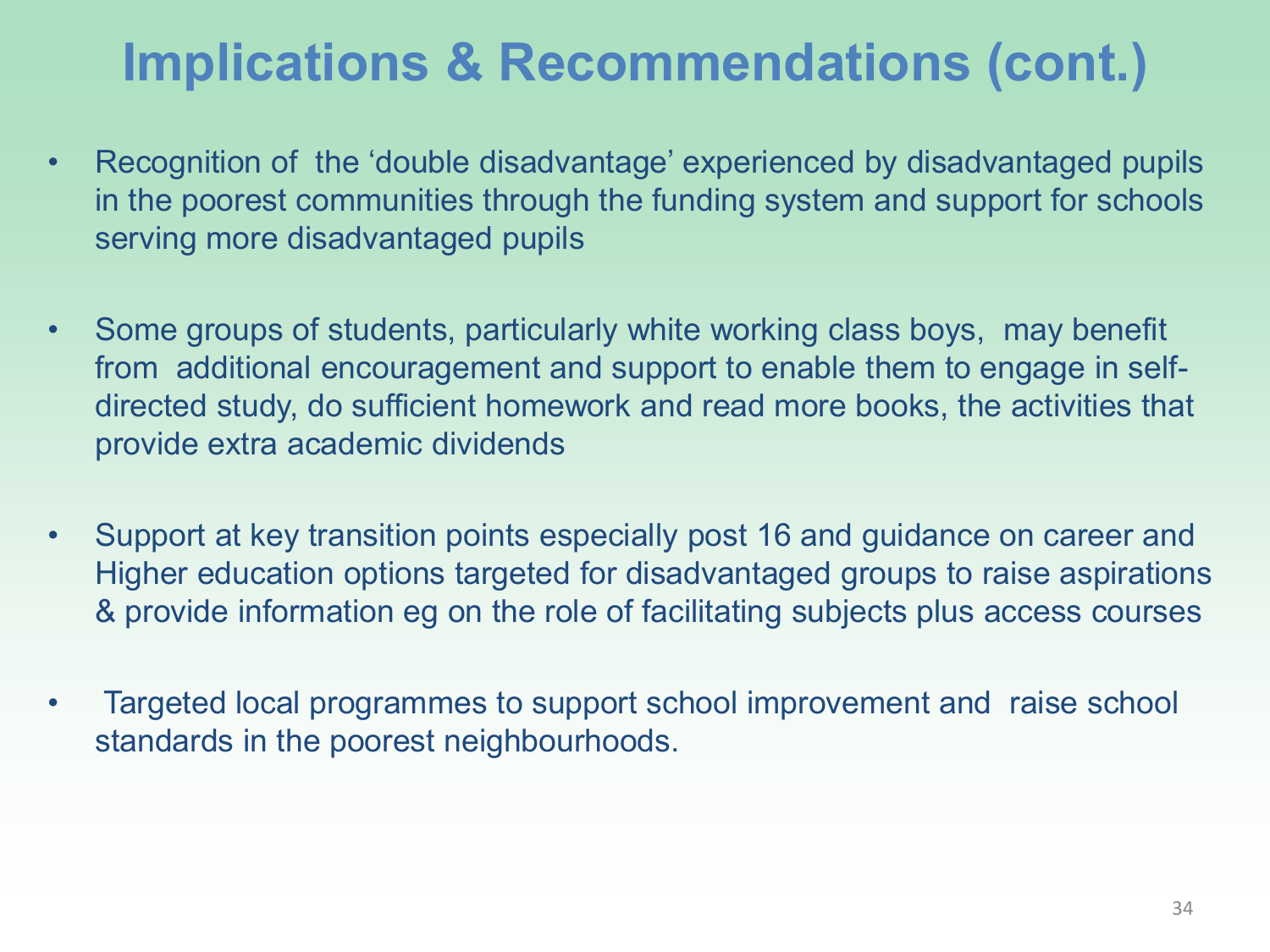## **Selected References**

Sammons, P., Davis, S., & Gray, J. (2016). Methodological and Scientific Properties of School Effectiveness Research: Exploring the underpinnings, evolution and future directions of the field, Chapter 2 in *The Routledge International Handbook of Educational Effectiveness and Improvement: Research, policy, and practice,* London: Routledge International Handbooks of Education. pp. 25-76.

Strand, S (2014a). "Ethnicity, gender, social class and achievement gaps at age 16: intersectionality and 'getting it' for the white working class", *Research Papers in Education*, *29* (2) 131-171.

Strand, S. (2014b). School effects and ethnic, gender and socio-economic gaps in educational achievement at age 11, *Oxford Review of Education*, *40* (2) 223-245.

The Sutton Trust (2004; 2005). The missing 3000. State school students under-represented at leading universities. https://www.suttontrust.com/wp-content/uploads/2004/08/Missing-3000- Report-2-1.pdf

The Sutton Trust (2008). Wasted talent? Attrition rates of high-achieving pupils between school [and university. London: The Sutton Trust. http://www.suttontrust.com/wp-](http://www.suttontrust.com/wp-content/uploads/2008/06/1wastedTalent.pdf)

content/uploads/2008/06/1wastedTalent.pdf

The Sutton Trust (2011). What prospects for mobility in the UK? A cross-national study of educational inequalities and their implications for future education and earnings mobility. London: [The Sutton Trust http://www.suttontrust.com/wp-content/uploads/2011/11/sutton-trust-crita](http://www.suttontrust.com/wp-content/uploads/2011/11/sutton-trust-crita-summary-23-11-111.pdf)summary-23-11-111.pdf

Social Mobility and Child Poverty Commission (2013). Higher Education: The Fair Access Challenge, London: Social Mobility and Child Poverty Commission.

<u>https://www.gov.uk/government/uploads/system/uploads/attachment\_data/file/206994/FINAL $_3$ sHigh</u>

er Education - The Fair Access Challenge.pdf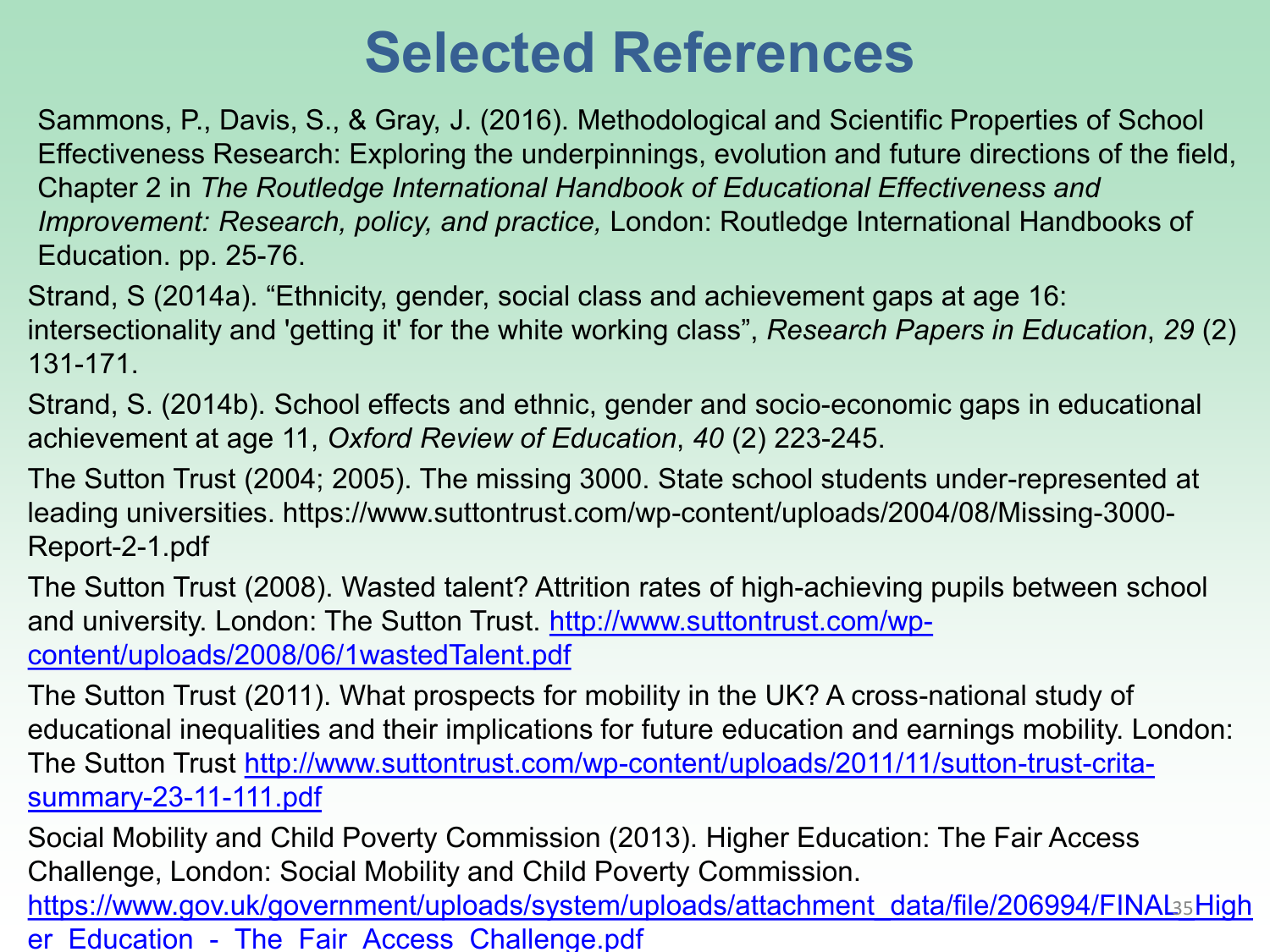### **Multilevel logistic regression child, family & HLE measures predicting higher attainment at age 11 for disadvantaged group (1)**

|                                                                     | Coet.   | Std.<br><b>Error</b> | <b>Odds</b><br><b>Ratios</b> | Sig.           |
|---------------------------------------------------------------------|---------|----------------------|------------------------------|----------------|
| Age                                                                 | 0.04    | 0.02                 | 1.04                         | Ŧ              |
| Gender                                                              | $-0.41$ | 0.15                 | 0.66                         | $\overline{1}$ |
| Ethnic group (compared to White UK)                                 |         |                      |                              |                |
| <b>White European Heritage</b>                                      | $-1.24$ | 0.50                 | 0.29                         | ٠              |
| <b>Black Caribbean Heritage</b>                                     | 0.79    | 0.32                 | 2.21                         | ÷              |
| <b>Black African Heritage</b>                                       | $-0.09$ | 0.49                 | 0.92                         |                |
| <b>Any Other Ethnic Minority</b>                                    | $-0.02$ | 0.38                 | 0.98                         |                |
| <b>Indian</b>                                                       | 0.62    | 0.44                 | 1.86                         |                |
| Pakistani                                                           | 0.46    | 0.31                 | 1.58                         |                |
| Bangladeshi                                                         | 0.04    | 0.53                 | 1.04                         |                |
| <b>Mixed Race</b>                                                   | 0.25    | 0.29                 | 1.28                         |                |
| Early developmental problems (compared to none)                     |         |                      |                              |                |
| 1+ Developmental problem                                            | $-0.23$ | 0.22                 | 0.80                         |                |
| Early behavioural problems (compared to none)                       |         |                      |                              |                |
| 1+ Behavioural problem                                              | $-0.31$ | 0.22                 | 0.73                         |                |
| Number of siblings at age 3/5(compared to none)                     |         |                      |                              |                |
| 1 sibling                                                           | $-0.07$ | 0.21                 | 0.93                         |                |
| 2 siblings                                                          | $-0.02$ | 0.21                 | 0.98                         |                |
| $3 +$ siblings                                                      | $-0.38$ | 0.24                 | 0.68                         |                |
| <b>Missing</b>                                                      | $-0.51$ | 0.67                 | 0.60                         |                |
| Mother's highest qualifications level at age 3/5 (compared to none) |         |                      |                              |                |
| <b>Vocational</b>                                                   | 0.08    | 0.24                 | 1.08                         |                |
| Academic age 16                                                     | 0.35    | 0.18                 | 1.42                         |                |
| Academic age 18                                                     | 0.90    | 0.33                 | 2.46                         | $\ddot{}$      |
| Degree or higher degree                                             | 1.28    | 0.41                 | 3.61                         | Ħ              |
| Other professional                                                  | 1.26    | 0.70                 | 3.53                         |                |
| <b>Missing</b>                                                      | $-0.20$ | 0.52                 | 0.82                         |                |
| Early years home learning (compared to 0-13)                        |         |                      |                              |                |
| $14-19$                                                             | $-0.21$ | 0.22                 | 0.81                         |                |
| $20 - 24$                                                           | $-0.27$ | 0.24                 | 0.76                         |                |